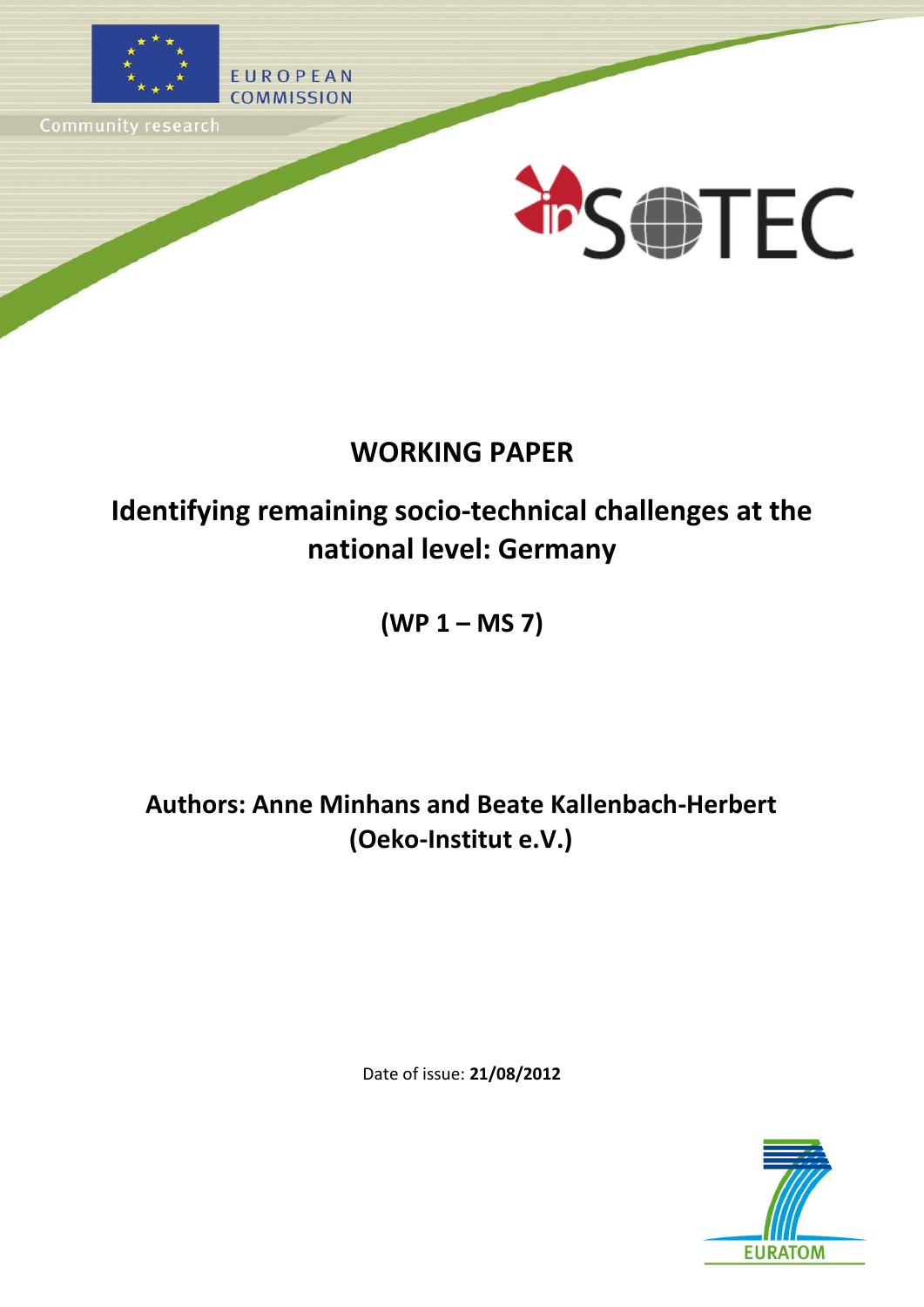## <span id="page-1-0"></span>**CONTENT**

| 1.1          |                                                                                            |
|--------------|--------------------------------------------------------------------------------------------|
| 1.2          |                                                                                            |
| 1.3          |                                                                                            |
| $1.4$        |                                                                                            |
| 1.5          |                                                                                            |
| 1.6          | EXPLORATIONS OF THE GORLEBEN SALT DOME FOR DISPOSAL OF HEAT GENERATING RADIOACTIVE WASTE 7 |
| 1.7          |                                                                                            |
| 1.8          |                                                                                            |
|              |                                                                                            |
| $\mathbf{2}$ |                                                                                            |
| 2.1          | RESTARTING SITING ON THE BASIS OF A CRITERIA BASED, COMPARATIVE PROCEDURE  10              |
| 2.2          |                                                                                            |
| 2.3          |                                                                                            |
| 3            |                                                                                            |
| 3.1          | DEVELOPMENTS IN SOCIO-SCIENTIFIC RESEARCH ON NUCLEAR WASTE MANAGEMENT, ESPECIALLY          |
|              |                                                                                            |
| 3.2          |                                                                                            |
|              |                                                                                            |
|              |                                                                                            |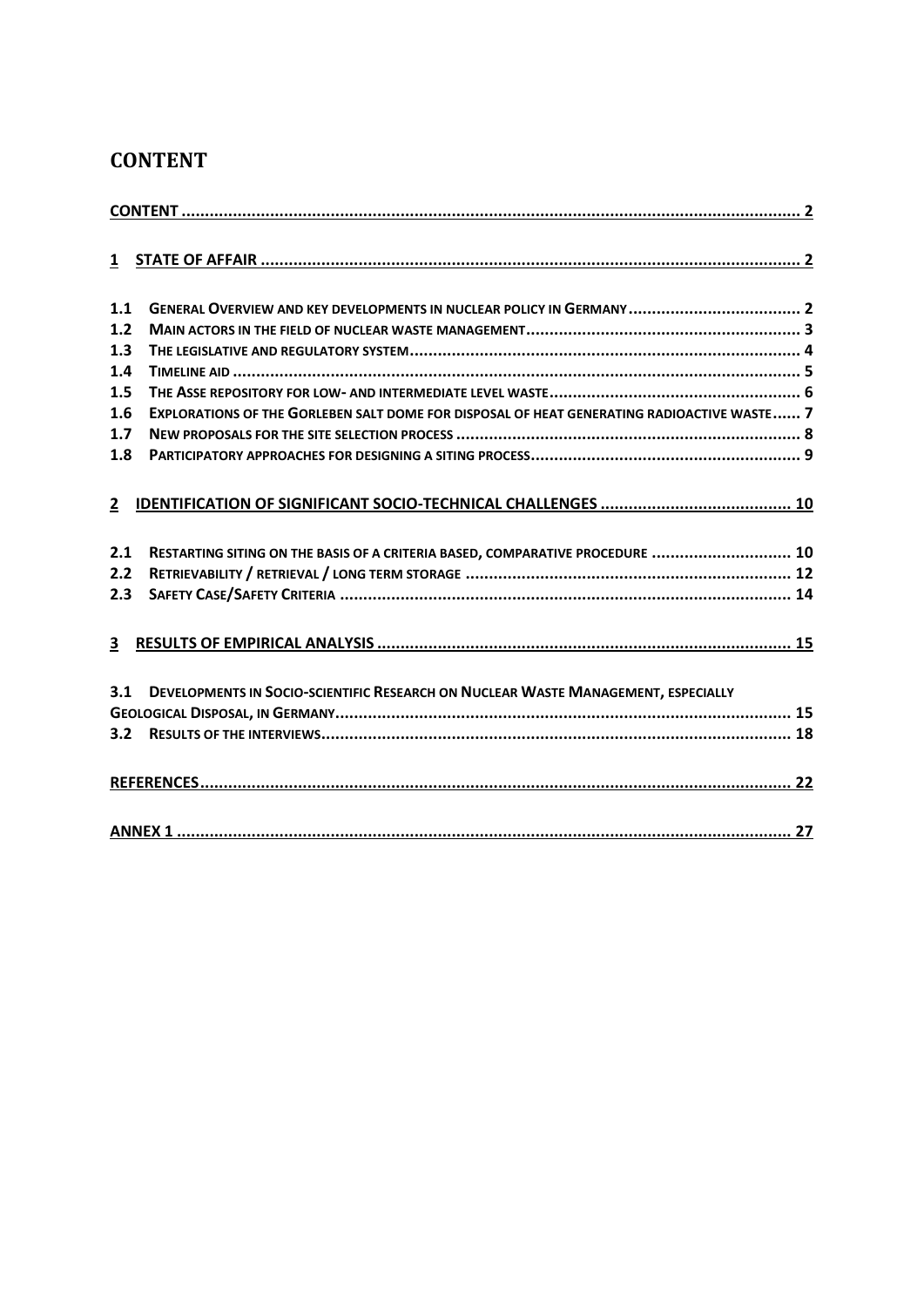This report was written within the EU-project InSOTEC (www.insotec.eu) which aims to generate a better understanding of the complex interplay between the technical and the social in radioactive waste management and, in particular, in the design and implementation of geological disposal. In a first step 13 countries have been analysed in order to identify prevailing socio-technical challenges. This report aims to describe the current state of affair in Germany (chapter 1) and intent to identify the prevailing socio-technical challenges in Germany (chapter 2).

In a further step of the project it will be analysed in more detail how such socio-technical challenges can be considered and recommendations will be formulated. This will be done based on several case studies summarizing the experiences of all country reports.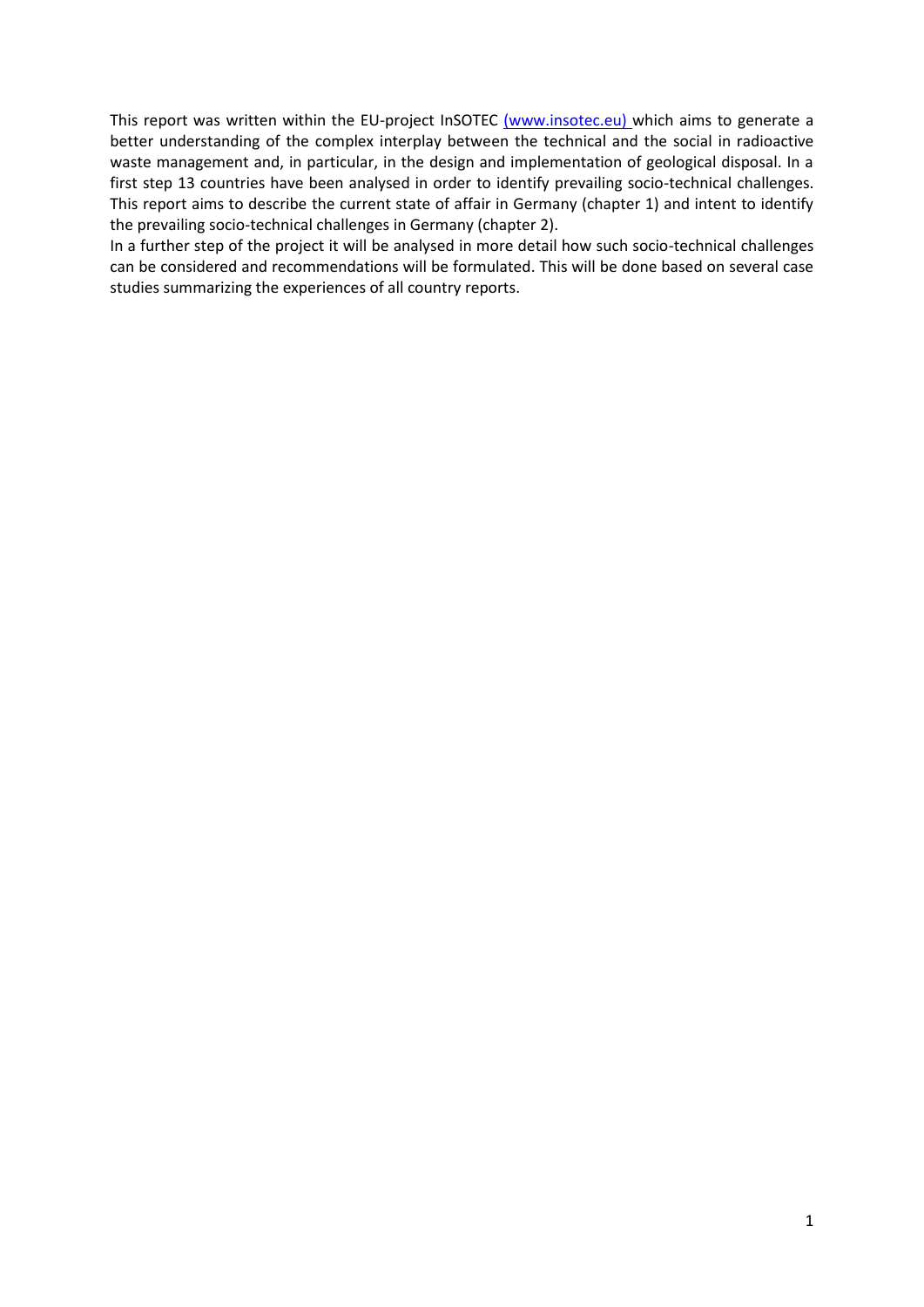## <span id="page-3-0"></span>**1 State of affair**

#### <span id="page-3-1"></span>**1.1 General Overview and key developments in nuclear policy in Germany**

Germany's nuclear power program started in 1955 after the country officially renounced the development and possession of nuclear weapons. Germany's first nuclear power plant, the prototype reactor VAK at Kahl, Bavaria, began operating in 1960. At the start of 2011, there were 17 nuclear power reactors in operation at 12 sites with a total capacity of 21.5 GWe, producing around 23 percent of Germany's electrical power. Following the March 2011 Fukushima accidents, the government decided that the safety of all existing nuclear power plants should be analysed in a so called stress-test (RSK 2011) taking into account the experiences of the Fukushima accidents as well as specific beyond design load and accident situations. Eight reactors, mainly the oldest German reactors, were ordered to be shut down in the meantime. After finalisation of the stress test the government announced the decision to finally shut done the eight oldest reactors and the remaining nine by 2022.

In Germany, radioactive waste is categorised in heat-generating waste which also includes spent fuel and waste with negligible heat generation (BMU 2011b: 25). All types of waste are planned to be disposed of in deep geological repositories. Most of the waste with negligible heat generation with a volume of up to 300.000m<sup>3</sup> is expected to be disposed of in the Konrad repository. After a several decades lasting licensing process, the license became legally binding in 2007. Since then the termination of construction and start of operation has been delayed several times and is currently expected for 2019.

This report focuses on the management of heat generating radioactive waste which has a volume of approx. 22.000m<sup>3</sup>. Furthermore developments at the Asse-repository are being considered as they are influencing the political and societal discussion on nuclear waste disposal in general.

Germany's current waste management policy for heat generating radioactive waste has been shaped by:

- 1. The amendment of the atomic law, the so called "nuclear phase-out law", of 2002 and subsequent policy changes in 2010 and 2011;
- 2. The end of foreign reprocessing of Germany's spent fuel, and
- 3. The development of disposal concepts and the siting of geological repositories.

Until 2005, utilities had the option of sending spent fuel for reprocessing in France or the U.K. or till 1998 to a central interim storage facility at Gorleben for eventual direct disposal. Since 2005, as part of the Atomic Energy Law 2002 amendment*, the only option for spent fuel management is onsite interim storage at the reactor site where it has been produced and subsequent geological disposal when a site is available.* Return shipments of high active waste from reprocessed spent fuel to the central interim storage at Gorleben are still on-going. *A site for geological disposal of spent fuel and heat generating radioactive waste has not yet been determined.* In the 1960ies the Federal Institute for Geosciences and Natural Resources (BGR) recommended to dispose of the radioactive waste in salt. Till 2011, exploration and research activities have been focused on the Gorleben salt dome in Lower Saxony, but the site remains controversial.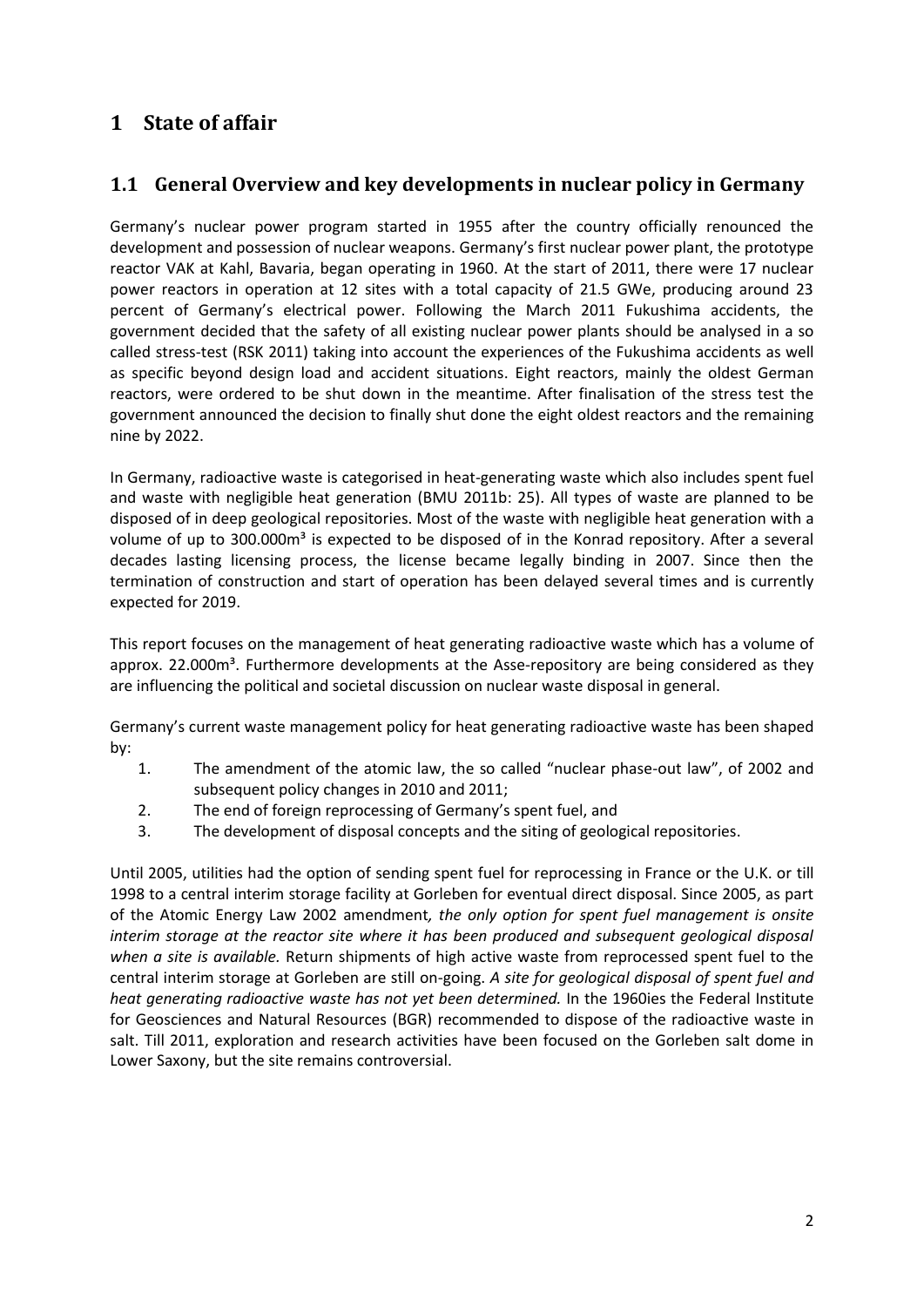#### <span id="page-4-0"></span>**1.2 Main actors in the field of nuclear waste management**

- **The Federal ministry of the environment (BMU)** is the regulatory authority, is responsible for the development and implementation of the waste management policy and has a supervisory function over the BfS and over the state nuclear licensing authorities.
- The responsibility for basic research on the disposal of radioactive waste lies with the **Federal Ministry of Economics and Technology (BMWi).**
- **The Federal office for radiation protection (BfS)** acts as implementer for radioactive waste disposal. It is a subordinate authority under the Federal Ministry of the environment (BMU).
- For fulfilling its tasks related to the construction and operation of repositories for radioactive waste, the BfS currently employs the services of the *Deutsche Gesellschaft zum Bau und Betrieb von Endlagern für Abfallstoffe* **(DBE)** *mbH* (German Service Company for the Construction and Operation of Waste Repositories) as administrative aid.
- For the operation and decommissioning of the Asse II mine, the federally owned **Asse GmbH** was founded as an administrative aid for the BfS.
- Licensing is under responsibility of the **States (Länder).** E.g. the **environmental ministry of Lower-Saxony (NMU**) is responsible for licensing the closure of the Asse mine or exploration activities at Gorleben.
- **The Federal Institute for Geosciences and Natural Resources (BGR**) is the central geoscientific authority providing advice to the German Federal Government in all georelevant questions. It is subordinate to the Federal Ministry of Economics and Technology (BMWi).
- The **Nuclear Waste Management Commission (ESK)** advises the BMU in matters of nuclear waste management. The ESK publishes statements and recommendations. The commission is composed of several national and international experts representing the wide range of existing scientific and technical views.
- **The Commission on Radiological Protection (SSK)** advises the BMU on issues involving the protection against dangers of ionising and non-ionising radiation. The SSK publishes statements and recommendations. The commission is composed of several national experts and one IAEA expert representing the wide range of existing scientific and technical views.
- **The Reactor Safety Commission (RSK).** The RSK advises the BMU in safety-related matters and thus matters concerning the physical protection of nuclear installations and till 2008 of radioactive waste management. With the establishment of the ESK in 2008 radioactive waste management has become a topic of consultations of the ESK.

Although nuclear waste disposal is defined as a task under federal state responsibility in German Atomic law the states have strong political influence on actual activities and furthermore have the competence for spatial planning within their boundaries.

Linked with the discussions of restarting the siting process and the efforts to create a new act (see section 1.7.), a change of responsibilities is discussed. According to the current draft of the new act (BMU 2012), it is foreseen to establish a new Institute for Disposal of Radioactive waste (Institut für die Endlagerung radioaktiver Abfälle) which should as scientific expert prepare the site selection decision. A reason for the current attempts to change the responsibilities is the demand to have a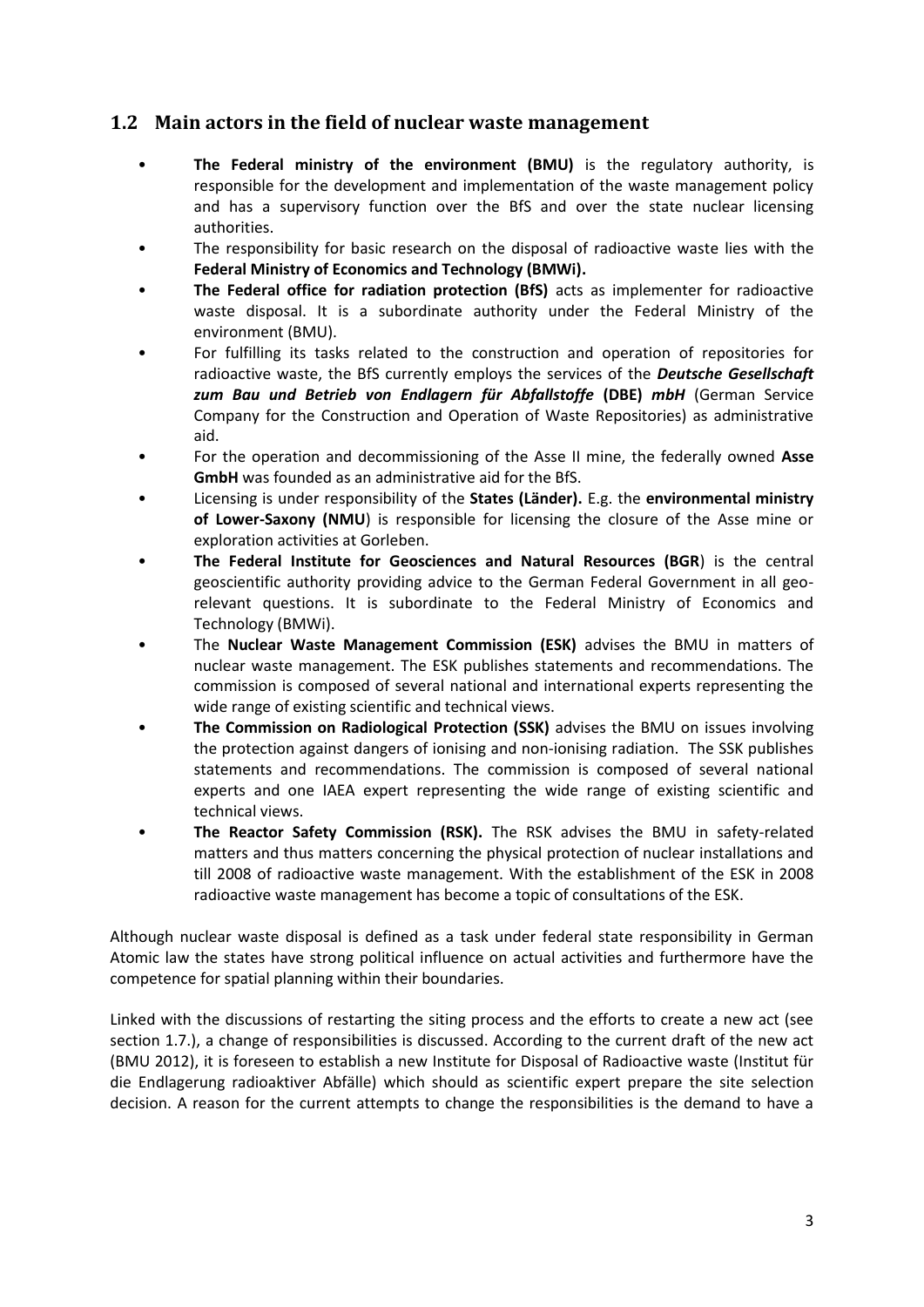clear distinction between the role of the implementer and regulator which is stated in the EU directive 2011/70/EURATOM on the management of radioactive waste. The discussion on responsibilities is still ongoing.

## <span id="page-5-0"></span>**1.3 The legislative and regulatory system**

The legislative and regulatory system for nuclear waste management in Germany is in detail described in (BMU 2011b: 109 ff.) In the following the main points are summarised:

The Federal Republic of Germany is a Federal State. The responsibilities for law-making and law enforcement are assigned differently to the organs of the Federation and the States (Länder) according to the respective regulatory duties.

There is a hierarchy of national regulations. The specific regulations are adapted by different authorities or institutions and have a different degree of bindingness:

- Generally binding:
	- o Basic Law (adopted by Federal legislator)
	- o Atomic Energy Law (adopted by Federal legislator)
	- o Ordinances (adopted by Federal Government, Federal Council)
- Binding for authorities:
	- o General admistrative provisions (adopted by Federal Government, Federal Council)
- binding by specification in the licence or by supervisory measure in the individual case:
	- o BMU publications (Guidelines and recommendations) (adopted by Federal Government, Land authorities)
	- o RSK and ESK guidelines (adopted by Advisory bodies)
	- o KTA safety standards (adopted by KTA
	- o Technical specification for components and systems (adopted by industry)
	- o Organisation and operation manuals (adopted by industry)

The Basic Law (Grundgesetz, GG) contains provisions on the legislative and administrative competencies of the Federation and the States (Länder) regarding the use of nuclear energy. In addition, there are fundamental principles that also apply to the nuclear law.

The basic legislation governing nuclear activities is set out in the 1959 Atomic Energy Act (AtG). This lays down the general national regulations for protective and precautionary measures, radiation protection and the management of radioactive waste and spent fuel in Germany and constitutes the basis for the associated ordinances.

For further concretisation of the legal regulations, the Atomic Energy Act includes authorisations for the promulgation of statutory ordinances. With regard to the disposal of radioactive waste the most important ordinances pertain to:

- radiation protection (Radiation Protection Ordinance) (StrlSchV),
- advance payments for the construction of radioactive waste disposal facilities (Repository Prepayment Ordinance) (EndlagerVlV)],
- the Gorleben Development Freeze Ordinance (GorlebenVSpV).

Safety provisions for the disposal of heat-generating waste are laid down in the "Safety Requirements Governing the Final Disposal of Heat-Generating Radioactive Waste" (BMU 2010).

Such Safety Requirements or Guidelines are issued by the Federal Ministry for the Environment, Nature Conservation and Nuclear Safety (BMU) following consultations with the Länder and generally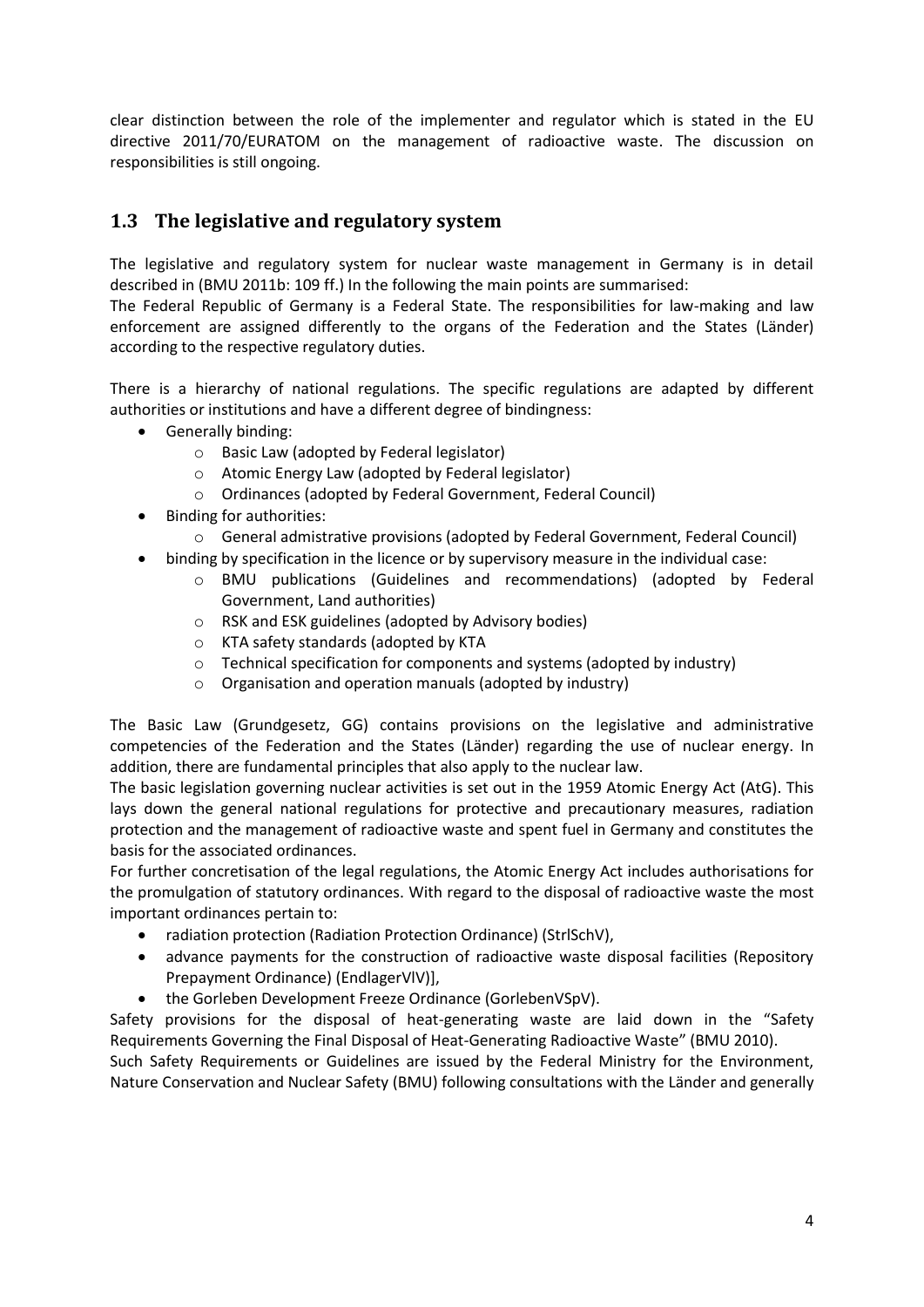by way of consensus with them. These guidelines are designed to provide a detailed specification of selected technical and administrative issues.

In Germany, a repository for radioactive waste has to be licensed in the so called "plan approval procedure" ("Planfeststellungsverfahren"). In accordance with international recommendation (e.g. IAEA 2006) a "Safety Case" needs to be prepared which collects all arguments and evidences to demonstrate the safety of the repository (see BMU 2010). For an approval, the implementer has to assess the long term safety and has to give several other evidence of safety for the operation and post-closure phase concerning radiological assessments as well as mining aspects or the protection of groundwater. Moreover, an Environmental Impact Assessment has to be conducted.

## <span id="page-6-0"></span>**1.4 Timeline aid**

1955: Start of nuclear power program

1959: Atomic Energy Law

1960: first nuclear power plant VAK at Kahl, Bavaria started operation

1963/64: Federal Institute for Geosciences and Natural Resources (BGR) recommended a final disposal of radioactive waste in salt

1967: Start of disposal of low and intermediate radioactive waste in the Asse-repository as a research project

1971: Morsleben repository for low and intermediate radioactive waste started operation

1977: Gorleben chosen as a potential site for a final disposal for all types of radioactive waste, later only for the heat generating radioactive waste.

1978: Stop of disposal of radioactive waste in the Asse-repository

1978/79: Hearing in Lower Saxony on the pros and contras of the "national waste management centre" in Gorleben

1979: Start of Gorleben Investigations

1982: Application for the Konrad plan approval procedure (Planfeststellungsverfahren)

1983: Publication of the safety criteria for a final disposal by BMU

1988: Start of brine entry in the Asse repository

1989: Reunion of West- and East-Germany

1990: Check whether the Morsleben repository meets the safety criteria

1994: Both reprocessing and final disposal are seen as equivalent ways for managing spent fuel

1997: Germany signed the Joint Convention on Spent Fuel and Waste Management

1998: Stop of Disposal of radioactive waste in the Morsleben repository

2000: Nuclear Consensus between German Government and the power companies for phase out of nuclear power, Start Gorleben-Moratorium

2002: Decision for final disposal as the only option of managing spent fuel

2002: Publication of the recommendations of the AKend

2005: Prohibition of reprocessing

2007: Creation of the Citizens Advisory Group in Asse

2007: License for the Konrad repository became legally binding

2008: Creation of the Nuclear Waste Management Commission (ESK)

2009: status of the Asse mine officially changed from a research project to a radioactive waste repository

2010: new safety criteria for a final disposal published by BMU

2010: End of Gorleben-Moratorium, Restart of investigations

2010: Retrieval of radioactive waste in the Asse repository chosen as the best option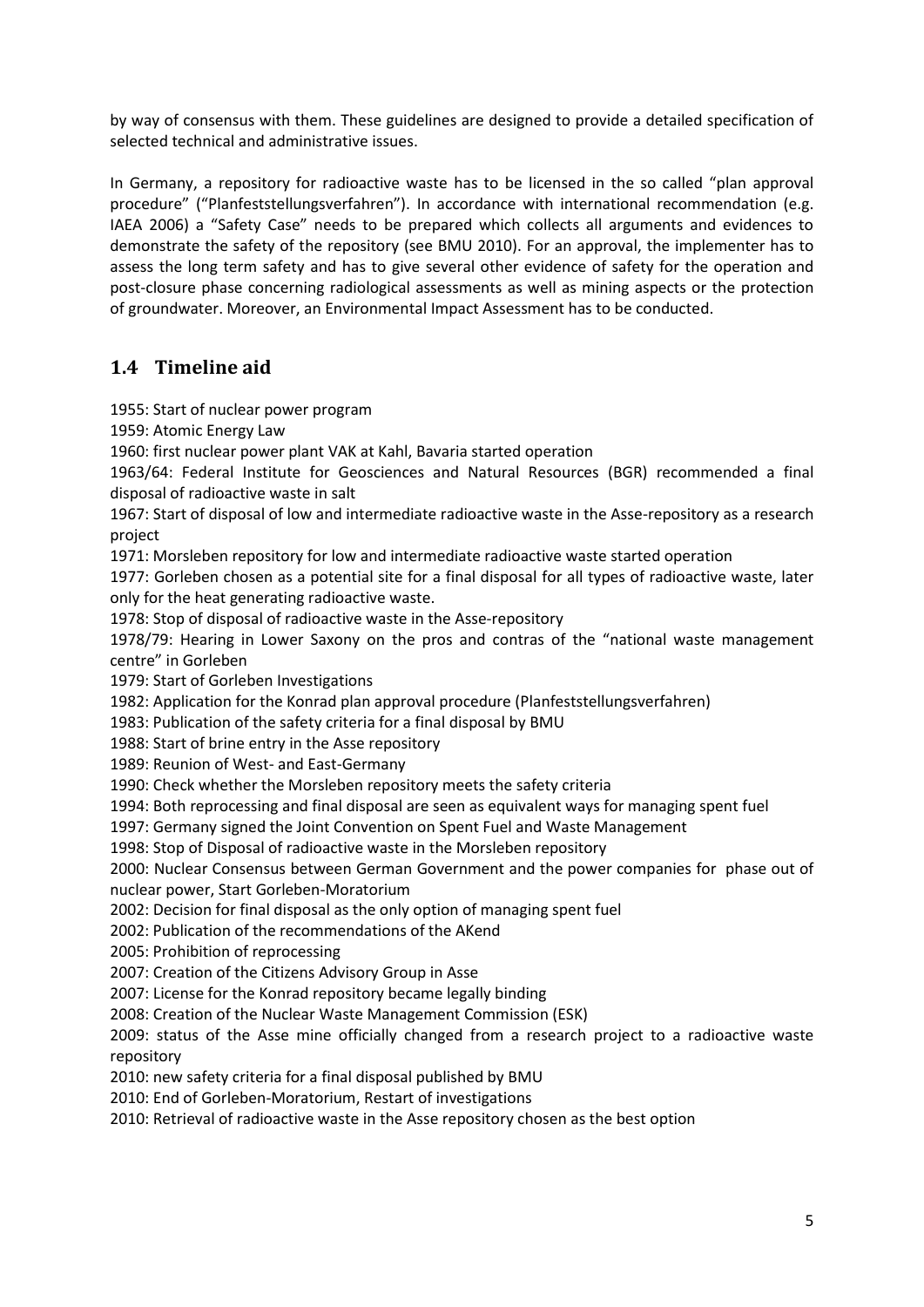2010: Start of a Preliminary Safety Assessment Study Gorleben

2011: Publication of EU directive 2011/70/EURATOM on the management of radioactive waste 2011/2012: Federal Government and Länder started discussion of a new law for siting final disposals 2012: Start of three-phased feasibility study of the feasibility of the retrieval of radioactive waste from the Asse repository

#### <span id="page-7-0"></span>**1.5 The Asse repository for low- and intermediate level waste**

From 1967 to 1978, 125,800 barrels of low- and intermediate level waste in the Federal Republic was disposed of – nominally for research purposes – in the Asse salt mine which had before been used for the production of potash for many years. Since 1988 an inflow of brine at a rate of about 12 cubic meters per day has been measured in the southern area of the mine. If the amounts of brine increase, there will be dangers of flooding and of a collapse due to salt weakening and dissolution.

Planning for the closure of the Asse repository started in 1997. The objective is to prevent the flooding and collapse of the mine and the release of radioactive substances to the biosphere*. A group of regional representatives has been involved in the discussion of options for the closure since late 2007<sup>1</sup> . In the so called "Asse-2-Begleitgruppe" (Asse-2-Advisory Group) they meet regularly with representatives of the BfS, the BMU and nominated experts.* In 2009, the status of the Asse mine was officially changed by the Government from a research project to a radioactive waste repository after massive protest of the Citizens Advisory Group and the regional citizens' initiatives. This means that the mine has to be operated according to the atomic law now instead of the mining act paying higher attention to radiation protection and long term safety. The licensing procedure for the closure of the repository requires providing the inhabitants of the region opportunities to express their concerns. Several options for closure namely backfilling of the mine, internal rearrangement of the waste in different parts of the mine and the retrieval of the waste have been considered. Finally it was decided to favour the option of waste retrieval.

*An assessment of the feasibility of retrieving all or part of the waste packages in Asse began in 2010.* In parallel, measures to increase the stability of the mine are being undertaken in order to slow down the imminent collapse of the mine and to extend the potential time for future actions. Due to uncertainties regarding the condition of the waste packages and disposal chambers, possible retrieval techniques and the time required, a final decision to start the retrieval of all the waste will not be taken before a three-phased feasibility study is completed. In the first phase it is planned to drill into two disposal chambers in order to analyse the atmosphere and condition of the waste packages. In the later stages it is foreseen to open these disposal chambers and retrieve experimentally some waste package for further analysis. The first phase has been licensed in spring 2011 after a one-year period of planning. The work started in June 2012 after several delays due to management and technical problems.

*The problems in the Asse repository have stirred up the public debate on the suitability of salt formations and of the concept of geological disposal in general. This also influenced the public debate over high-level waste disposal and the Gorleben salt dome: The suitability of salt for waste disposal as well as the concept of non-retrievable disposal are questioned.* 

 $\overline{a}$ 

<sup>&</sup>lt;sup>1</sup> See www.asse-2-begleitgruppe.de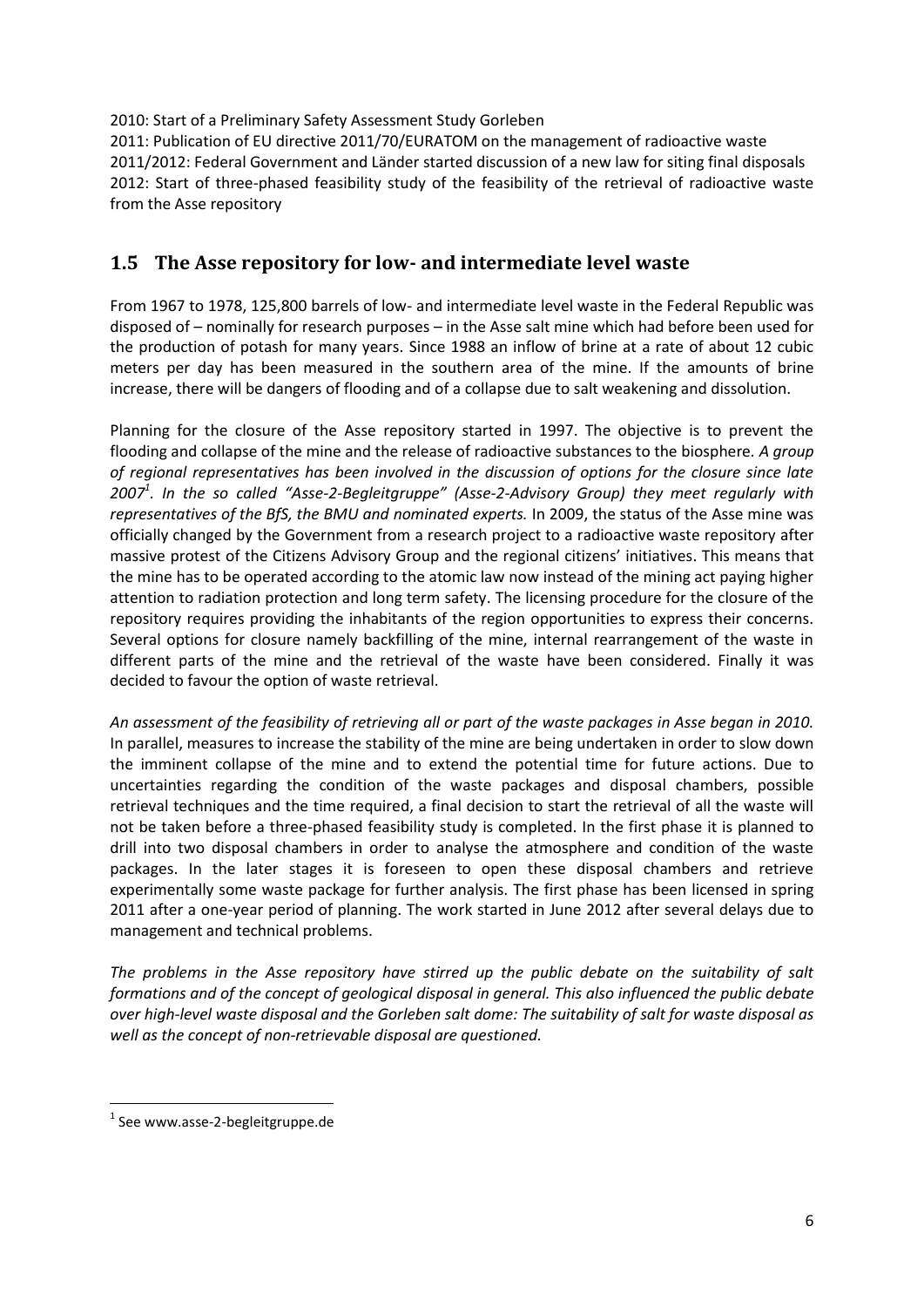#### <span id="page-8-0"></span>**1.6 Explorations of the Gorleben salt dome for disposal of heat generating radioactive waste**

German initiatives to locate a geological repository for heat generating radioactive waste have focused on the Gorleben exploration mine in Lower Saxony adjacent to the Gorleben interim storage facility. Originally, in the 1970s, Gorleben was proposed as the location of a "national waste management centre" where reprocessing, waste conditioning, interim storage and disposal would all take place. Political considerations, such as its location near the border with East Germany and the low population density, played a role in the selection of the site. One reason for locating it near the border was maybe also that the Morsleben repository in former East-Germany was operated near the border as well. When the plan of the national waste management centre proved to be politically infeasible because of lacking acceptance in the public the Government chose Gorleben as a candidate site for a repository first for all types of radioactive waste in 1977. Later its purpose was narrowed further to the disposal of heat generating waste, i.e., mainly spent fuel and high-level reprocessing waste.

As the siting process started as a search for a "national waste management centre" the selection criteria were not focussed on the suitability for geological disposal but also considered aspects like radiological releases from reprocessing. In so far Gorleben is not the result of a comparison of sites based on the potential suitability for a radioactive waste repository.

Underground exploration of the Gorleben site began in 1986. The selection of Gorleben has been controversial since the very beginning (see also section **Error! Reference source not found.**). The nuclear consensus of October 2000<sup>2</sup> between the then red-green government and the utilities therefore included a three to ten years moratorium on further exploration there with the aim of clarifying non site specific questions of geological disposal. Accordingly, the BfS initiated activities to work on safety related issues, independent of any site or host rock. The synthesis report was published in 2005 (BfS 2005). Nevertheless, the Government stated up to then no issue is know which questioned the potential suitability of the Gorleben site The new federal government elected in 2009 decided to end the Gorleben moratorium followed by immense public debates about the suitability of Gorleben. Exploration activities were restarted in October 2010.

The choice of exploration areas of the Gorleben salt dome is being influenced by private salt mining rights held by private owners. The Atomic Energy Act of 2010 allows for the possibility of compulsory government purchase of such rights, but there has been as yet no indication that the Government will make use of this right within the next several years.

The results of the investigations so far are interpreted differently in the scientific community as well as on the political level. E.g. the Federal Institute for Geosciences and Natural Resources (BGR) conclude that so far no geological-technical issue has been found which must lead to the exclusion of Gorleben (BGR 2007 a and b; BGR 2008.; BGR 2011). Currently a "Preliminary Safety Assessment" initiated by the Ministry of Environment shall evaluate whether the realization of a safe final disposal at the Gorleben site could be feasible (GRS 2012). The aim of the Preliminary Safety Assessment Gorleben is also to summarize the research results till today and to identify the needs for further investigations. Others point out that several geological-technical issues questioned the suitability of the Gorleben salt dome e.g. the occurrence of hydrocarbon under the salt dome (Schneider 2011) or

 $\overline{\phantom{a}}$ 

 $2$  An agreement on nuclear phase out and termination of reprocessing between Government and the nuclear power companies preceding the "nuclear phase-out law" of 2002.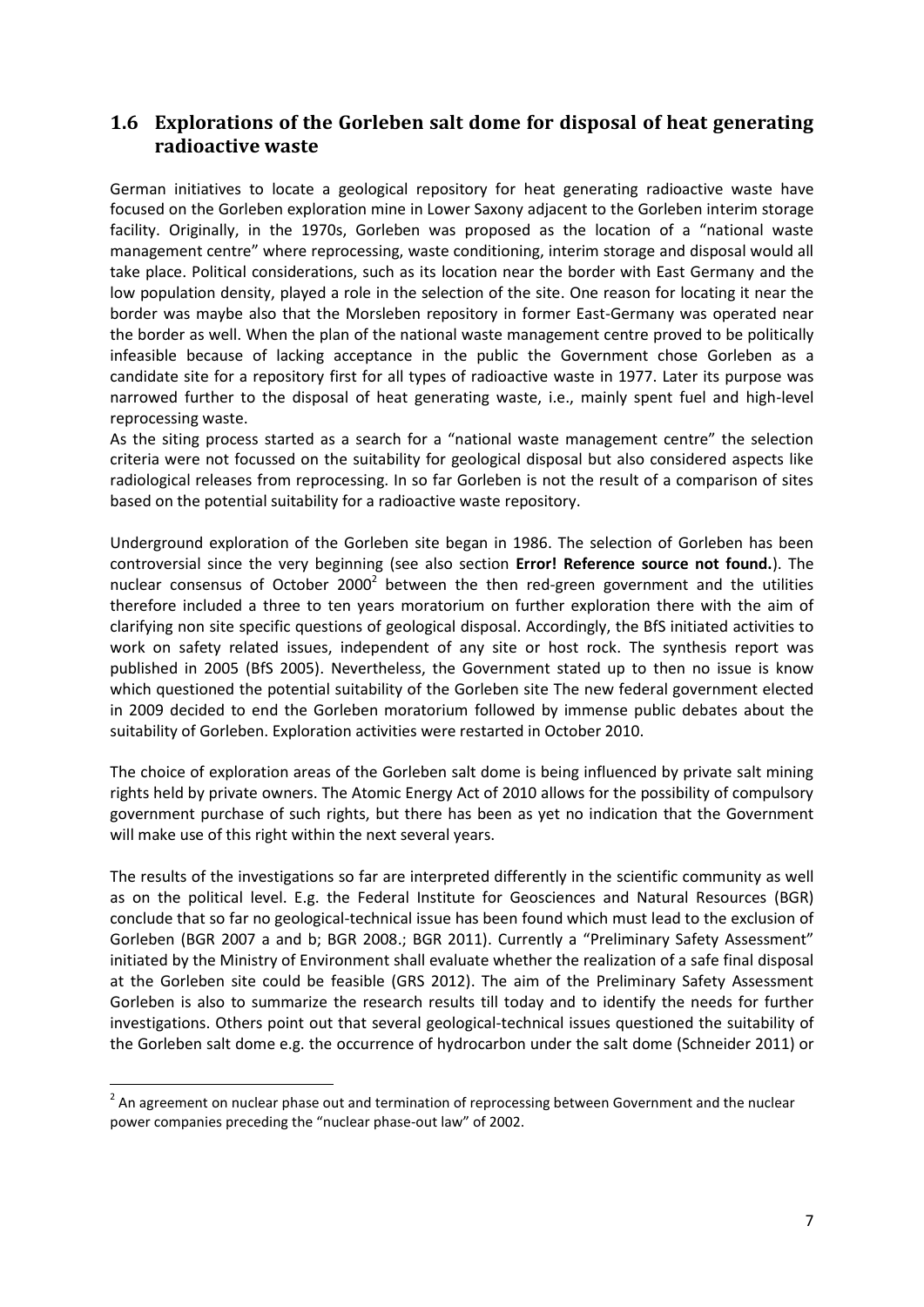the missing toplayer in the "Gorleben-Rinne" which was eroded in the last glaciation. A study of Kleemann, a geologist and former BfS employee, summarizes a lot of those unfavourable geological conditions (Kleemann 2011). Kleemann concludes that the Gorleben site is not suitable according to the AKEnd criteria (for more detail on AKEnd see section [1.8\)](#page-10-0). Although Kleemann's statements are declined by the BGR (BGR 2011b), this outlines that the discussion about Gorleben is not only a question of social acceptance but there are still some geological technical questions to be addressed. Exploration activities are being performed under the German mining law until the decision to construct a repository has been taken. The use of the mining law in this way has been criticized by some groups as a way to avoid the formal public involvement as would be required under the atomic law.

In contrast to other countries (e.g. Switzerland and the UK), where political setbacks in the siting process led to revised procedures and a re-start, the lack of political consensus in Germany has prevented the establishment of a site-selection process based on broadly-accepted standards for many years. The 2010 extension of the operational times of Germany's nuclear power plants made such a consensus more difficult by increasing the political and societal tensions relating to nuclear power. The June 2011 decision to return to a rapid phase-out seems to have improved the conditions for finding and implementing a site-selection process that has broad political and societal support. A clear phase-out scheme is one of the most relevant preconditions for environmental and nuclearcritical groups for entering into discussions on nuclear waste disposal.

#### <span id="page-9-0"></span>**1.7 New proposals for the site selection process**

In 2011, several state premiers announced to support a country wide site selection process (DAPD 2011). In November 2011 a working group of the Federal and State governments was installed to discuss the way forward regarding geological disposal of spent fuel and heat generating radioactive waste in Germany. After several meetings the working group announced on 15th of December 2011 that they agreed on the main steps for siting a geological repository (BMU 2011a). According to their agreements there are in total six phases defining the important milestones in the siting process: In phase 1 it is foreseen to create a disposal act till summer 2012 describing the siting and decision making process. Phase 2 should be used to work on the basics such as the safety requirements, the decision whether the waste should be retrievable or not and if possible on geo-scientific and the spatial planning criteria for defining suitable areas and those which can be excluded in the further process. This work is schedule for end of 2012 to mid of 2013. This will be approved by the Federal Council of Germany and fixed in a federal act (phase 3). In the following phase 4 the criteria will be applied to rule out unsuitable areas by mid-2014 and to identify areas with favourable geological conditions. By the end of 2014 a selection of favourable areas which are foreseen for further investigations shall be approved by the Federal Parliament and the Federal Council in a federal law. Geological investigations from above surface shall be undertaken in the favourable areas till the end of 2019. On the basis of the results from phase 4 one or more sites shall be selected and approved by Federal Parliament and Federal Council for underground investigations (Phase 5). The decision on the site will be done by the Federal Parliament and the Federal Council at the end of phase 5 through a federal act. Phase 6 finally comprises the licensing process for building and operation the facility.

At the moment it is still open how many areas shall be investigated in phases 4 and 5. Also the status of the Gorleben site remains a matter of discussions: Should it be ruled out of the selection process in advance or should it be part of the comparative assessments? If it remains in the process, how and when should it be integrated? Should underground investigations be continued during the siting process?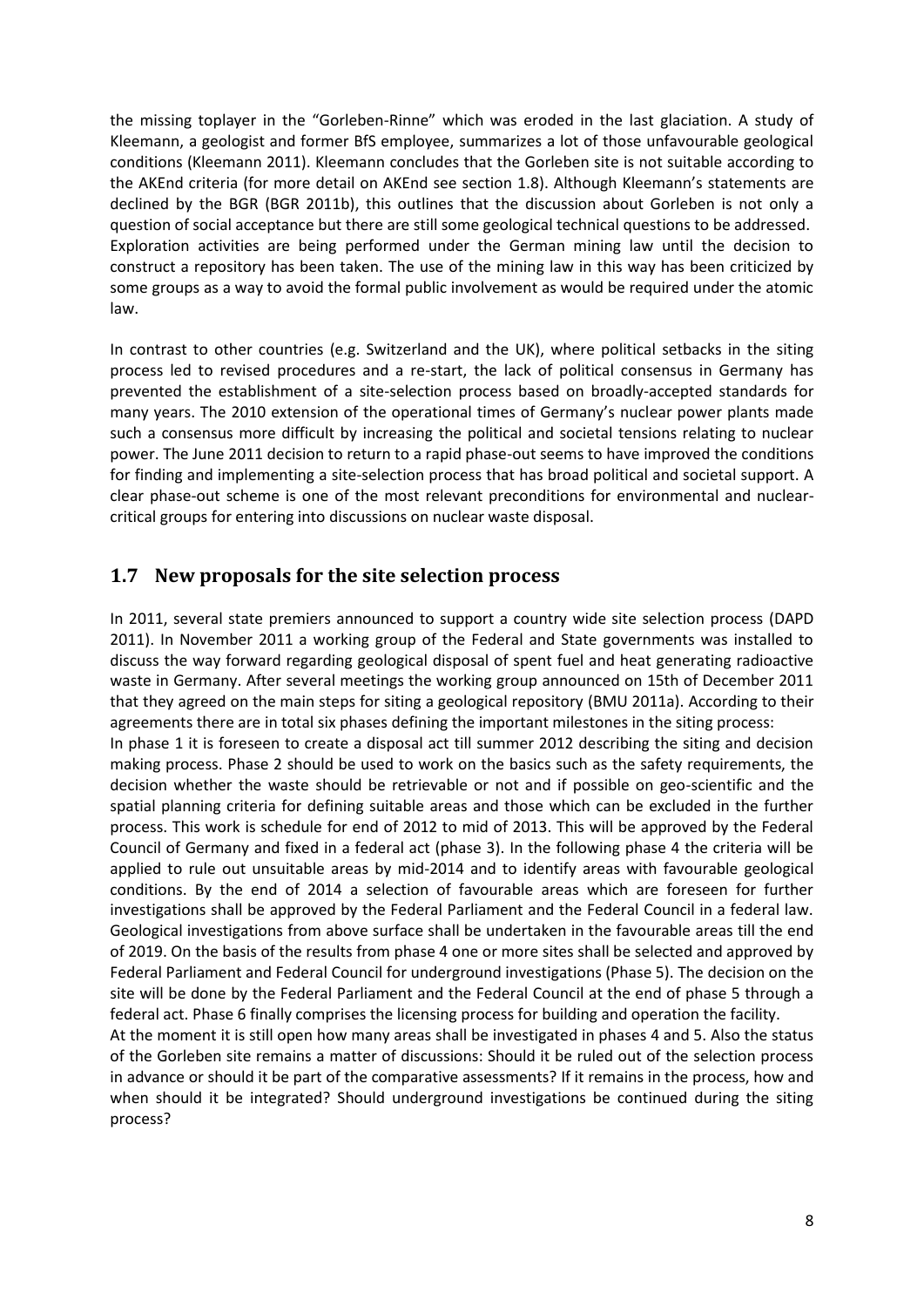The enacting of a federal law for disposal of radioactive waste is planned for autumn 2012 describing the several steps for siting a geological repository.

#### <span id="page-10-0"></span>**1.8 Participatory approaches for designing a siting process**

In 1999, prior to the passage of the Nuclear Phase-out law, the (Green Party) Federal Minister of the Environment constituted a "Committee on a Site Selection Procedure for Repository Sites" (AkEnd) composed of several national experts charged with developing a new framework for a siting procedure that would be transparent and impartial (AKEnd 2002). In December 2002 the AkEnd presented recommendations on a criteria-based approach that would take into account long-term safety, regional development interests and the willingness of the regional population to participate in the process. AkEnd also recommended that the site selection procedure should include public and independent expert involvement at both the national and potential host region levels. The AkEnd process ended in 2003, however, with the failure to establish a negotiation group representing the Federal and State (Länder) governments, industry and stakeholder groups to carry out the next phase of specifying the site-selection process<sup>3</sup>.

In 2008 the BMU established a "Disposal Dialogue Forum (FED)"<sup>4</sup> as an inter- and intra-disciplinary dialogue group of members of the planning team for the 2008 stakeholder symposium. This forum has held regular meetings for about 2 years. Two members of the FED, both representatives of the Gorleben region, have laid down their mandate in 2010 in protest over the extension of the nuclear power plant operational times, the restart of the exploration of the Gorleben salt dome on the basis of mining law instead of the atomic law<sup>5</sup>, and the continuation of shipments of high-level waste from La Hague to the Gorleben interim storage facility. Although the FED was never formally declared to be terminated, one can assume today that it is not being resumed as new approaches for participation are being discussed in the context of the planned disposal act.

At the beginning of 2011 the "Gorleben Dialogue" was started by the BMU<sup>6</sup>. It aims at implementing participatory measures mainly in the Gorleben region. A concept of this process was presented by BMU in February 2011<sup>7</sup> but only little steps of implementation (an online forum for discussion of basic safety questions and one dialogue event with experts' answers to questions) have been taken yet.

According to the latest draft of the disposal act (BMU 2012) participation shall play an important role in the revised siting procedure. The planned concept foresees participation measures on the national level as well as on the level of the potential siting areas. In so far it differs fundamentally from the approaches of the FED and the Gorleben Dialogue which did not develop high public visibility and political influence outside the Gorleben region.

 $\overline{\phantom{a}}$ 

 $^3$  Some of the geological criteria for site evaluation (e.g. the model of the "isolating rock zone") can be found in the recently published "Safety Requirements Governing the Final Disposal of Heat-Generating Radioactive Waste," Federal Ministry for the Environment, Nature Conservation and Nuclear Safety, 30 September 2010. 4 http://www.forum-endlager-dialog.de

 $5$  A transfer of the exploration activities from the mining law to the atomic law could – from the point of view of the two FED-members - have created an opportunity for more formal public participation during the site investigations.

<sup>6</sup> http://www.gorlebendialog.de/mitreden/doc/37.php

<sup>&</sup>lt;sup>7</sup> http://www.gorlebendialog.de/files/pdf/application/pdf/grafik\_dialog\_beteiligung.pdf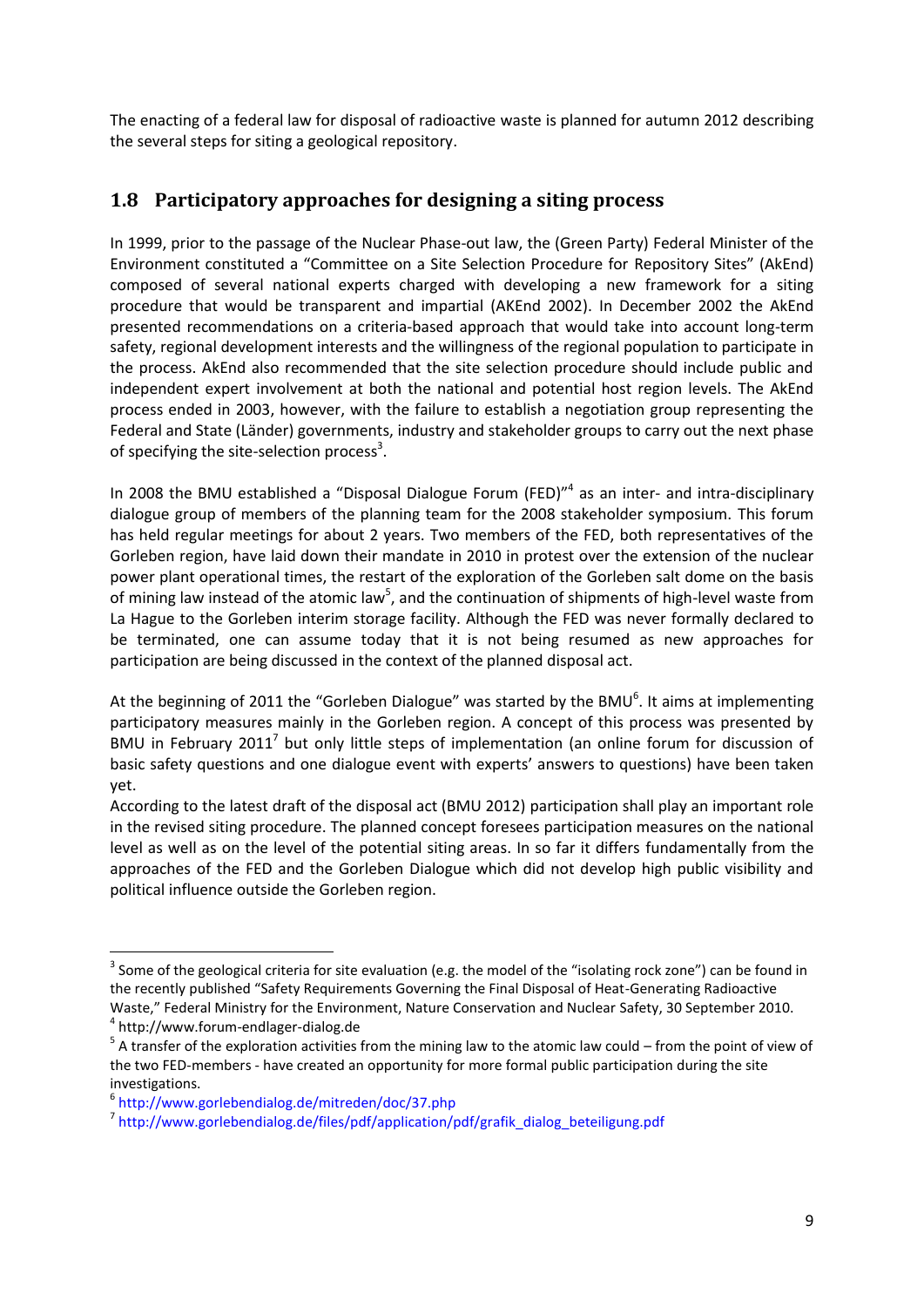## <span id="page-11-0"></span>**2 Identification of significant socio-technical challenges**

The identification of prevailing socio-technical challenges in Germany is based on a review of relevant literature and publications, the revision of research programs of relevant authorities and institutions, the exchange with key actors through interviews and on the experience of the authors of this report gained within the years in different projects, committees etc. Detailed results of the empirical analysis of the relevant literature and publications and research programs as well as results of the interviews are presented in section 3.

Based on the review of literature and on the interviews the following significant socio-technical challenges have been identified:

- Restarting siting on the basis of a criteria based, comparative procedure
- Long term storage versus retrievable disposal versus non-retrievable disposal
- Safety case/ safety criteria

In the following chapters each of these socio-technical challenges is described in more detail.

#### <span id="page-11-1"></span>**2.1 Restarting siting on the basis of a criteria based, comparative procedure**

Finding a suitable site for high radioactive waste disposal is one of the most prevailing issues in Germany. During the last decades neither a consensus for restarting the siting procedure nor an agreement on the future of the Gorleben site could be reached. The controversy affects all kinds of stakeholder groups in waste management including the public, politics, science, industry etc. The various attempts to solve the problem reveal how closely the Gorleben dispute and the definition of a siting procedure are amalgamated and how deeply procedural issues are interrelated to technicalgeological requirements and approaches.

Two major lines of discussion shaped the Gorleben dispute over the last decades: One is related to the procedural aspects or the site selection in the 1970s. It is characterised as intransparent, lacking scientific safety criteria and purely politically motivated by some stakeholders who therefore demand a new site selection process excluding the Gorleben site. Others on the contrary argue that the Gorleben site is the result of a justifiable process and that there were no reasons to abandon the site or to start a new selection procedure as long as site investigations did not provide evidence of its unsuitability. The second line of dispute relates to the geological situation. While one fraction of stakeholders claim that investigations proved that the site is geologically unsuitable for various reasons (see e.g.<sup>8</sup>) others interpret the results as such that the existing knowledge until today does not comprise any arguments that question the suitability of the site.

The political dispute is situated between these positions. Various activities were undertaken to illuminate the history of the Gorleben selection as well as to define a process for restarting site selection, however, without being successful in overcoming the fundamental controversies between political parties and different interests of the federal and the state level:

An investigation committee of the German Federal Parliament (Bundestagsuntersuchungsausschuss) was set up on 26th of March 2010 to analyse the history of the Gorleben decision. Although the committee is still working and final conclusions have not been drawn yet, several documents were

 8 http://www.greenpeace.de/themen/atomkraft/nachrichten/artikel/geheime\_akten\_ueber\_gorleben/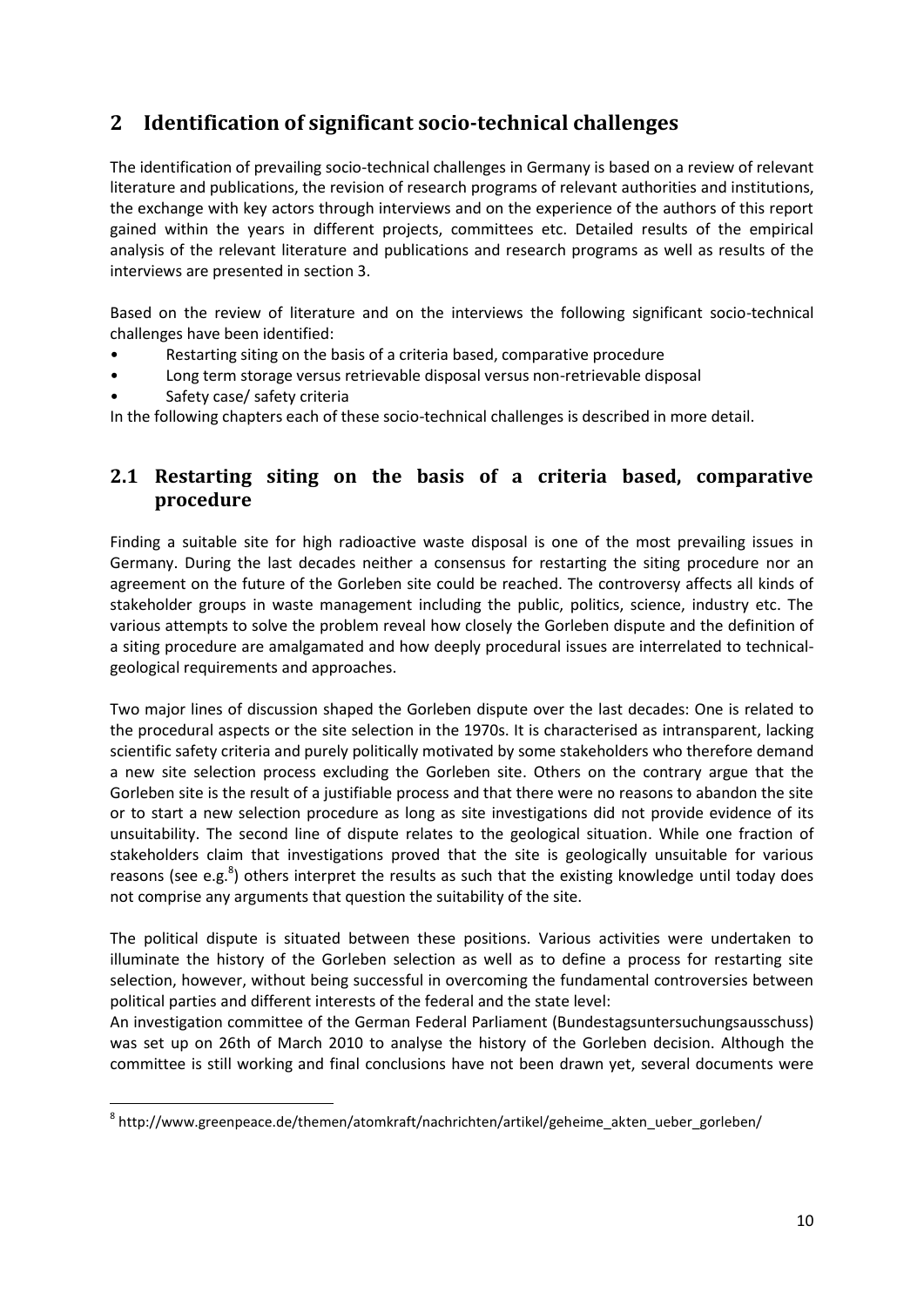found during that process supporting the opinion that the siting procedure was not straight forward. According to these documents Gorleben was not among the salt domes which were chosen after a first screening based on several criteria but introduced to the list of potential sites later in the process. This fact supported the suspicion that its selection was not based on a systematic comparative procedure with pre-defined criteria. A study of the historian A. Tiggemann, however, came to the conclusion that Gorleben was not selected randomly but based on scientific criteria (Tiggemann 2010).

In 2002 the AkEnd on behalf of the federal Government published a framework for a siting procedure including geological-technical and socio-scientific criteria for a comparative site evaluation. The implementation failed as no consensus could be reached on the necessity of such a procedure.

In 2005 a draft act (BMU2005) was presented that defined a staged approach for site selection including public involvement and obliged the private waste producers to form an association which takes over the responsibility for site selection, construction and operation of a geological repository. The draft was published by the federal ministry of the environment only some months before federal elections and was thus never finalized.

Several publications in the years following the AkEnd process reveal that no sustainable convergence of positions could be reached by the political initiatives.

While e.g. a comparative siting process was supported in various papers, projects and contribution to conferences e.g. (Barth/Kallenbach 2006) , (Hocke/Renn 2009) , others like e.g. the Federal Ministry of Economics and Technology (BMWi 2008) or the expert commission "International Committee on Nuclear Technology" (Internationale Länder Kommission, ILK 2007) that advised the states of Bavaria, Baden-Württemberg and Hesse in nuclear matters from 1999 to 2009 found that the safety of a repository depends on its geological characteristics but not on the way how the site was selected. Several Federal Government Coalitions promised in their Coalition papers that they would take care about these issues. The coalition of CDU/CSU and SPD also proposed e.g. in a discussion paper in 2006 (BMU 2006) different steps for a siting procedure and outline criteria which should be used. However, till 2011 all attempts have not led to any relevant progress because a political consensus on how the waste should be disposed was missing.

The current attempt of defining a disposal act faces to some extent similar conditions as the AkEnd process and the 2005 draft law: no broadly accepted proof of the geological suitability or unsuitability of Gorleben, and no consensus on the necessity of a new siting process. The composition of the negotiation group with representatives from federal and state governments might, however, support the consensus building between the different political powers in the federal system. The following factors may, from the point of view of the authors of this report, influence the success of this group:

- An acceptable role for the Gorleben site can be found. Such a role has to reveal the openness of the process and should thus avoid any preliminary decision on Gorleben.
- If Gorleben is defined as one of the potential sites a convincing process has to be found and communicated that avoids an advantageous position of Gorleben compared to other sites due to the predominant knowledge about the site.
- The geographical contribution of potential sites can be expected to be as such that the selection process comprises a reasonable number of states (Länder).
- The phases of the selection process and the decision making at important milestones are defined in a way that is found transparent by a majority in politics and society.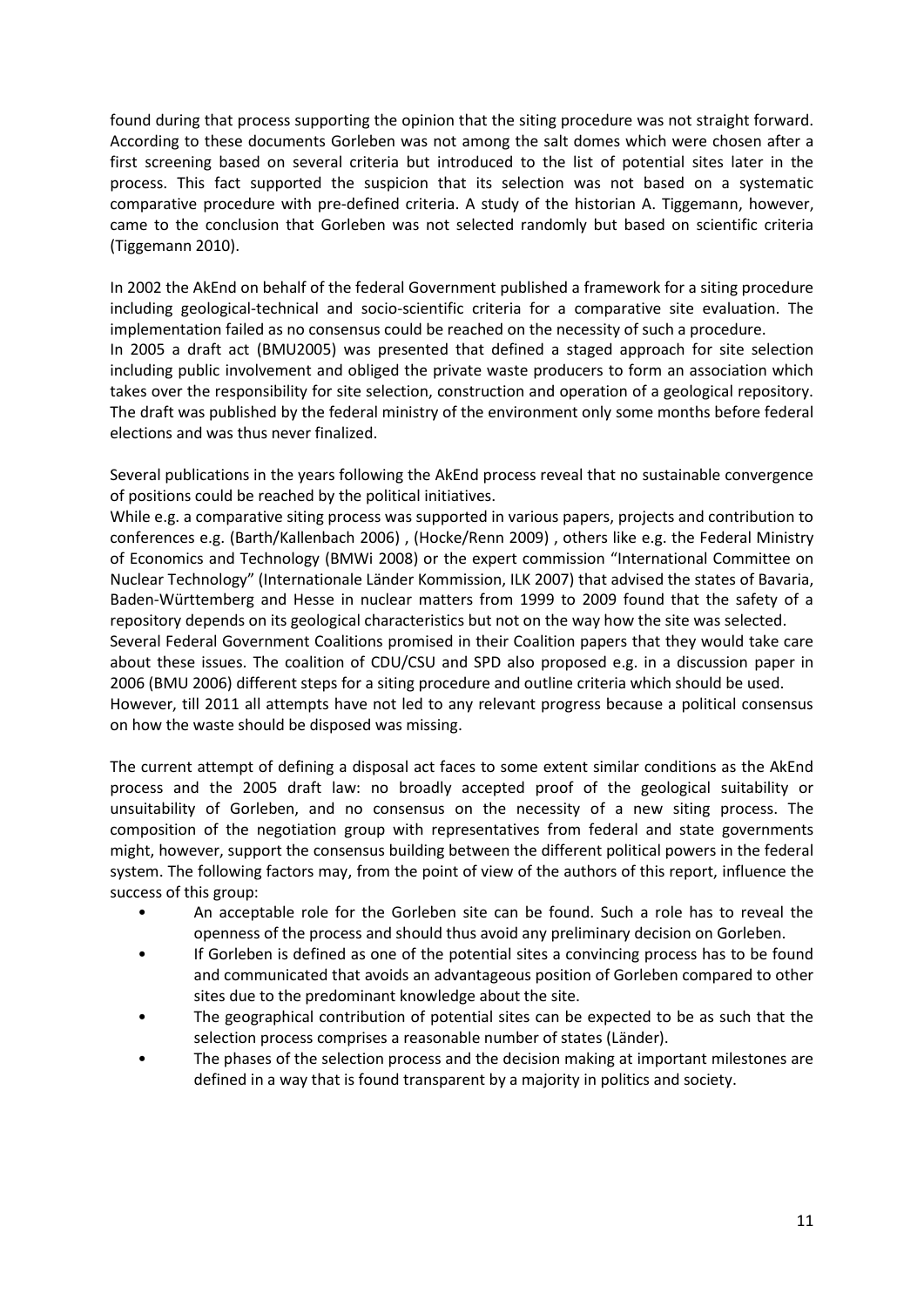- Measures for public involvement are defined and integrated in the selection process in a way that opens a convincing approach even for the critical public.
- Financing of the process is settled.
- Room is given for clarification of fundamental questions as the suitability of geological disposal as such and the role of retrievability.

If the new disposal act shall come into force the definition of criteria for the comparison of potential sites in different host rocks will be one of the challenges that have to be faced in the early phase of the process.

Also a concept for the generation of an adequate level of knowledge about all relevant types of host rocks and the definition of host rock specific disposal concepts in an acceptable timeframe is necessary.

This chapter shows that a siting procedure depends highly on political decisions and needs to reflect public demands in order to have the chance to be successful. Next the suitability of a site depends not only on geological-technical aspects meaning that scientists only need to investigate and proof according to their technical criteria whether a repository at the site is feasible and safe but the selection process has to be fair and transparent. Otherwise the site will not be accepted by the public and the realization is in danger. In spite of the growing understanding that during siting both geological-technical and social criteria need to be considered. Adapted forms of communication and research that promote an integrated approach are still missing.

## <span id="page-13-0"></span>**2.2 Retrievability / retrieval / long term storage**

The retrievability discussion in Germany was fostered by the developments in the Asse research mine where feasibility assessments for waste retrieval are currently under way as the long term safety of waste disposal in the Asse mine cannot be proved under current conditions of the former salt mine. Influenced by the experience in the Asse mine the central argument is the question of long term safety and how safety shall be ensured for one million years if in the Asse case it cannot even be ensured for some decades. The concept of passive safety is questioned and stands versus the wish for long term monitoring and options for intervention.

Further arguments for a retrievable solution are potentially available techniques for a safer management of the waste or the freedom of future generations to decide what they wish to do with the wastes.

Arguments against retrievability are such that the safety is affected as long as the mine is not completely closed and pathways for intruding water and for the transport of radionuclides remain open. Another argument is that it cannot be foreseen how the society will develop in the future and whether they have enough resources to monitor and close the disposal facility in a proper way.

The evolving discussion of retrievability is also reflected in the number of publications on this issue. While there had been only a small number of studies on this issue in the past (e.g. by GRS 2000) a number of documents published since 2008 consider retrievability as a relevant issue.

For example the ethical commission for a safe energy supply recommended in its report of May 2011 to dispose the radioactive waste in a retrievable way while considering the highest safety requirements (Ethik-Kommission 2011).

In 2011, the German Nuclear Waste Management Commission (ESK) published a discussion paper summarizing arguments pro and contra retrievable disposal (ESK 2011). The Committee on Final Disposal of the ESK came to the conclusion that positions pro and contra retrievability result from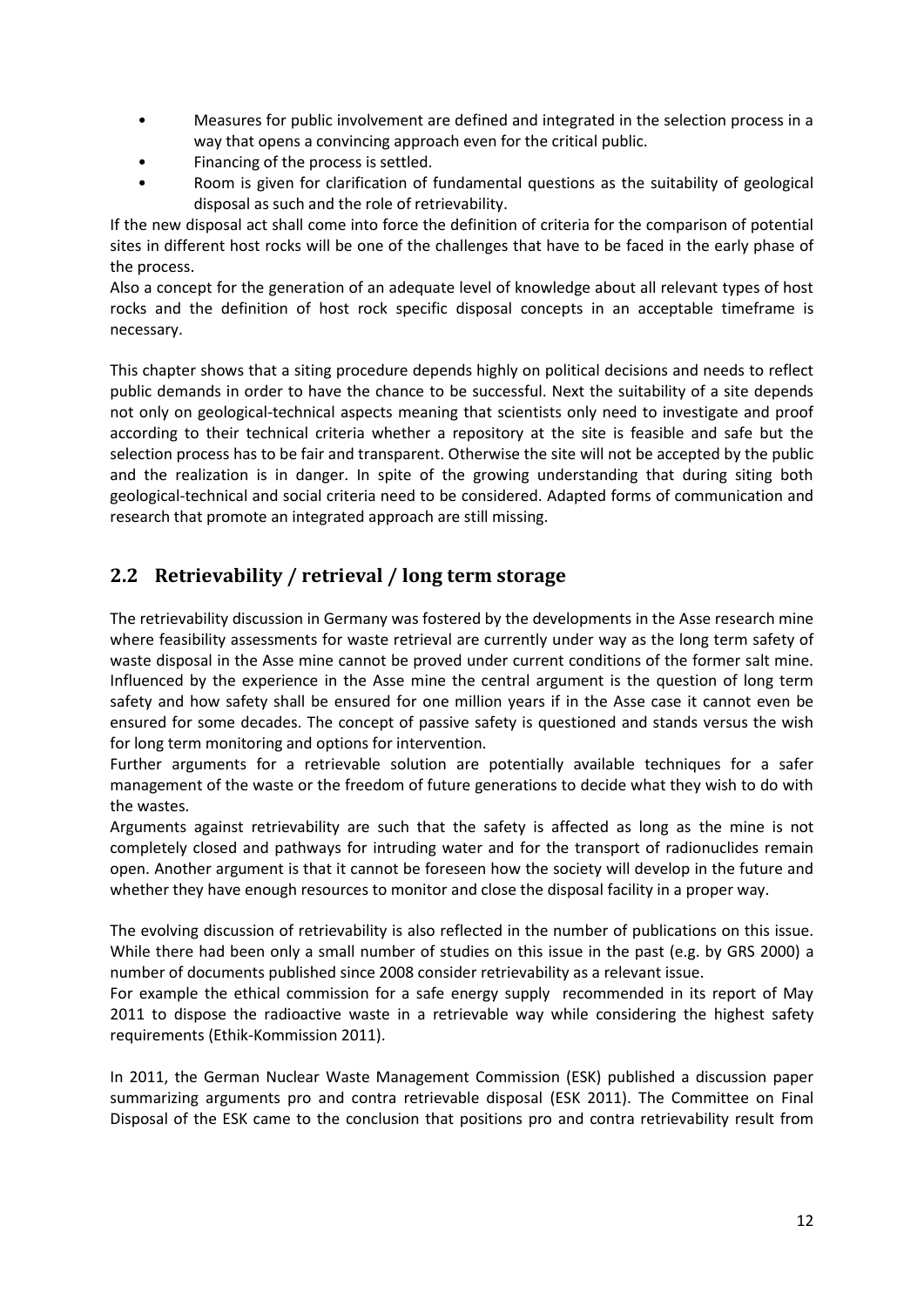different basic assumptions: While the contra arguments are based on a high reliability of geology and technical measures and the predictability of underground processes the supporters of retrievability rely on the potential of human intervention now and in future. As regards the ethical dimension the objective of long-term safety free of intervention competes against the value of highest possible flexibility of future generations.

The Committee itself holds the position that the retrievability option must not have significant influence on long-term safety. It is therefore necessary to concretise the timeframe for which retrievability is discussed. Such a timeframe during which retrievability could make sense might comprise a limited observation phase after the operational phase is terminated. The necessary legal boundaries and necessary requirements and demands must be clarified.

The discussion on retrievability is also reflected in the current safety requirements for geological disposal (BMU 2010). During the development of these safety requirements over some years, the Federal Ministry of Environment introduced the concept of retrievability. While the draft versions of 2008 (BMU 2008) and 2009 (BMU 2009) stated "Retrieval of the radioactive waste shall not be foreseen in the disposal concept"<sup>9</sup> these requirements were changed after discussions with state representatives and stakeholders and in the light of the Asse events. The 2010 version determines "During the operating phase up until sealing of the shafts or ramps, retrieval of the waste containers must be possible." (BMU 2010). It is, however, also pointed out that all measures guaranteeing retrievability and later easier recover must not affect the passive barriers and the long term safety of the repository.

The ESK acknowledged in its statement that whether to follow the concept of retrievability or not is a purely political decision. The ESK recommended to the Ministry of Environment that if such a political decision is taken, corresponding requirements for a concept with the option of retrievability need to be reflected in the safety requirements.

One of the aspects under discussion is the time period over which retrievability shall be possible. Questions are whether the waste should be retrievable till the closure of the facility in order to have the chance to reverse decisions or should the facility be monitored also after the closure and if so for how long.

It has to be differentiated what is meant with the terms retrievability, retrieval and recovery of waste. Definitions are given e.g. in (ESK 2011): retrievability means the implementation of measures both conceptual and technical to make the retrieval of the waste possible and easier. Retrieval is referring to the real action of retrieving the waste. Contrary to that recovery means that the waste can be recovered in a more complicated way e.g. through new mining activities. A clear and broadly used and accepted definition of these terms is still missing.

Along with the discussion on retrievability questions rose regarding the concept of geological disposal in general. Driven by the demand to enable active interventions to ensure safety the concept of long term storage was brought into the political debate. This solution should be applied until better solutions for the management of radioactive waste will be available in future. However, up to now there was no broad public discourse on the different waste management options, especially retrievable or non-retrievable disposal and long-term storage and their respective implications.

 $\overline{\phantom{a}}$ 

 $^9$  Requirements for the canisters are laid down to simplify a later recovery of the waste in case such a decision will be taken by future generations.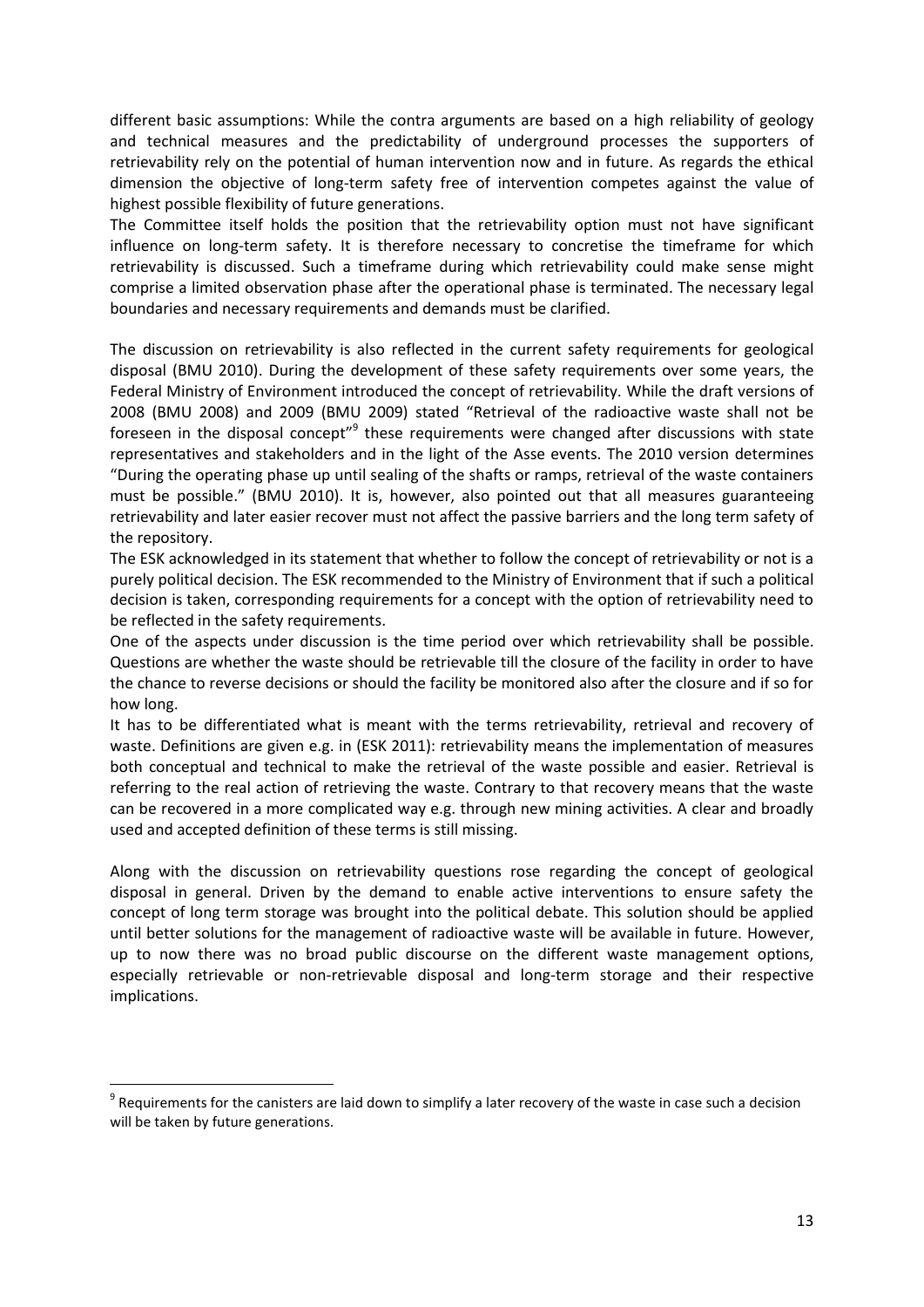With regard to long term storage for indefinite timeframes it has to be considered that this concept contradicts the nationally and internationally agreed principle not to shift the responsibility of managing the waste to future generations.

The analyses of the German situation regarding the discussion on retrievability and long term storage reveal that the issue has a strong socio-technical component that covers societal values on passive safety versus active intervention, integration of the topic into public, political and professional discourse on nuclear waste management, the development of adapted technical concepts and the assessment and evaluation of safety for different concepts.

### <span id="page-15-0"></span>**2.3 Safety Case/Safety Criteria**

In the last years the Safety Case has been introduced internationally e.g. IAEA 2006, OECD/NEA 2004. According to these recommendations the Safety Case is a collection of all arguments supporting the safety.

The discussion on how a Safety Case shall look like and what aspects it should contain has then also started in Germany. While the number of studies on this topic is rather low in the national context a relevant number of contributions of German experts to international and national conferences can be found (e.g. Endlager Symposium 2008 in Berlin, Röhlig 2010).

In the comprehensive project of GRS and Oeko-Institut (GRS/OEKO 2008) elements and contents of a safety case in Germany were defined. The authors said that in a Safety Case geo-scientific, technical, organizational, societal and social aspects may play a role. In most of the questions which need to be answered within the Safety Case a combination of all those aspects with different priorities needs to be considered. In the study the authors identified for example the perception of risk as one important aspect in a safety case which comprises technical scientific calculations as well as moralethical, socio-economic or political considerations. They further stated that for the public not only safety aspects are of interest but also procedural questions, a transparent decision-making, the analysis of positive and negative impacts through the repository, the development of the region. The authors suggested that a Safety Case should give an overview over such aspects as well.

This is also supported by the study of Streffer et al. 2011 which concluded that the concept of the safety case is a combination of safety related elements and arguments of the site investigation. One challenge of the safety case is according to the study that all arguments in the safety case need to be presented in a way that the general public as well as authorities and experts can understand them.

The aim of a Safety Case is to summarize all arguments supporting the proof of safety of a geological repository. This, however, requires a common understanding of how safety is defined and understood. Technicians and non-technical scientists may have a different understanding of what is safe and what is necessary to demonstrate safety. One more aspect is the handling and understanding of uncertainties (see e.g. Streffer et. al. 2011). The safety case has to identify the prevailing uncertainties and to outline the research needs and plans (see e.g. Mönig 2008).

Research about the approach of preparing a safety case in Germany was long time mainly concentrated on the "technical" aspects of developing better methods and analytical. But due to international recommendations like OECD/NEA 2004b and IAEA 2006 social aspects should be considered in the Safety Case besides the technical considerations, without giving further details on what and how these aspects should be included in the considerations. See examples below:

OECD/NEA 2004b "Learning and Adapting to Societal Requirements for Radioactive Waste Management, NEA No. 5296" states that "Social and ethical issues are at least as important as technical issues". And further: "It is now broadly recognized that radioactive waste management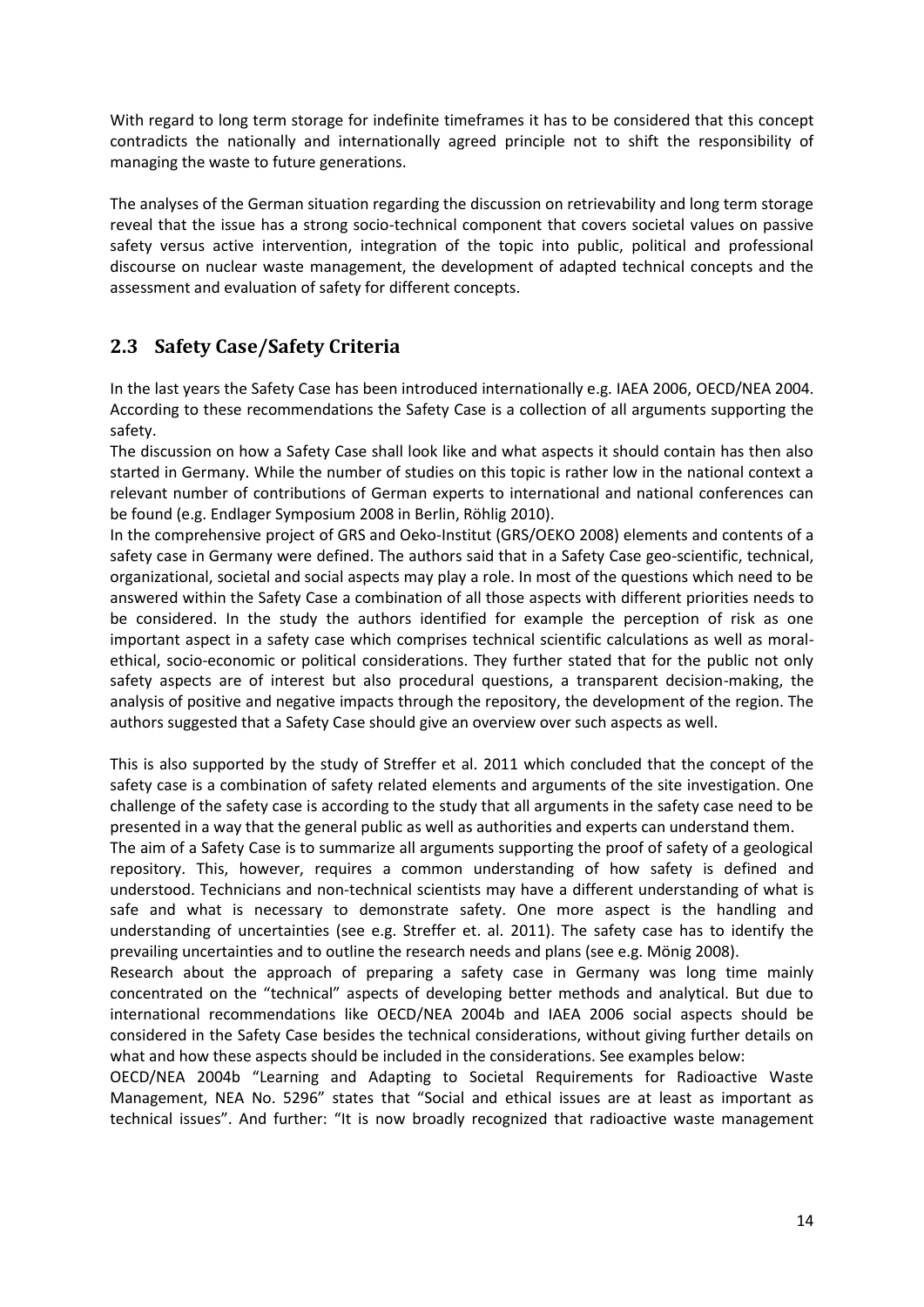involves both technical and societal dimensions which cannot be dissociated. New processes to forecast and monitor quality of life and social impacts are being brought to the fore."

"Risk  $-$  and its counterpart, safety  $-$  are multi-dimensional concepts. FSC experience suggests that in addition to technical requirements, societal and ethical concerns about risk and safety should also be captured and addressed by radioactive waste management processes and their outcomes."

In the IAEA Safety Requirements No. WS-R-4 (IAEA 2006) it is stated that "Meeting these requirements [of radiological safety] forms a part of the wider activities involved in selecting a site and developing a geological disposal facility, where in broader planning, financial, economic and social issues as well as general safety and environmental impacts are considered."(para 1.17). And further: "[...] the optimization of protection is a judgemental process, with social and economic factors being taken into account, and it should be conducted in a structured but essentially qualitative manner, supported by quantitative analysis." (para 2.14).

In order to discuss how socio-scientific research can be included in the field of geological disposal in Germany an expert meeting organized by the Ministry of Economics and Technology and the Research Centre Karlsruhe was held in 2008. One discussion point was whether such socio-technical issues should be included in the safety case.

A project of the Oeko-Institut funded by BMWi and published in 2010 identified socio-scientific aspects which are relevant for safety and should be considered in the Safety Case in Germany (Oeko 2010). These are for example: questions of human resources, operational organisations/company structure, company and safety structure, information provision reception and transfer, risk perception and communication, availability of resources required, operator environment relationship. In the study this issues are described in greater detail, giving the respective context.

Within the project a model of an integrated safety case was developed which reflects a safetyoriented combination of scientific-technological, human resources and organisational factors.

The description above outlines that Safety Case comprises several dimensions which requires both the consideration of technical and socio-scientific aspects.

### <span id="page-16-0"></span>**3 Results of empirical analysis**

In order to identify prevailing socio-technical challenges in Germany a review of relevant literature and publications, the revision of research programs of relevant authorities and institutions were conducted. Additionally key actors were interviewed. The analyses of research programs and of results from interviews performed are presented in the following.

#### <span id="page-16-1"></span>**3.1 Developments in Socio-scientific Research on Nuclear Waste Management, especially Geological Disposal, in Germany**

Within this chapter the status of socio-scientific research in the field of nuclear waste management and especially geological disposal is analysed. The aim is to trace potential developments towards an increased awareness and consideration of such aspects. Publications dealing with the consideration of socio-scientific aspects in the field of geological disposal as well as research programs have been reviewed for this analysis.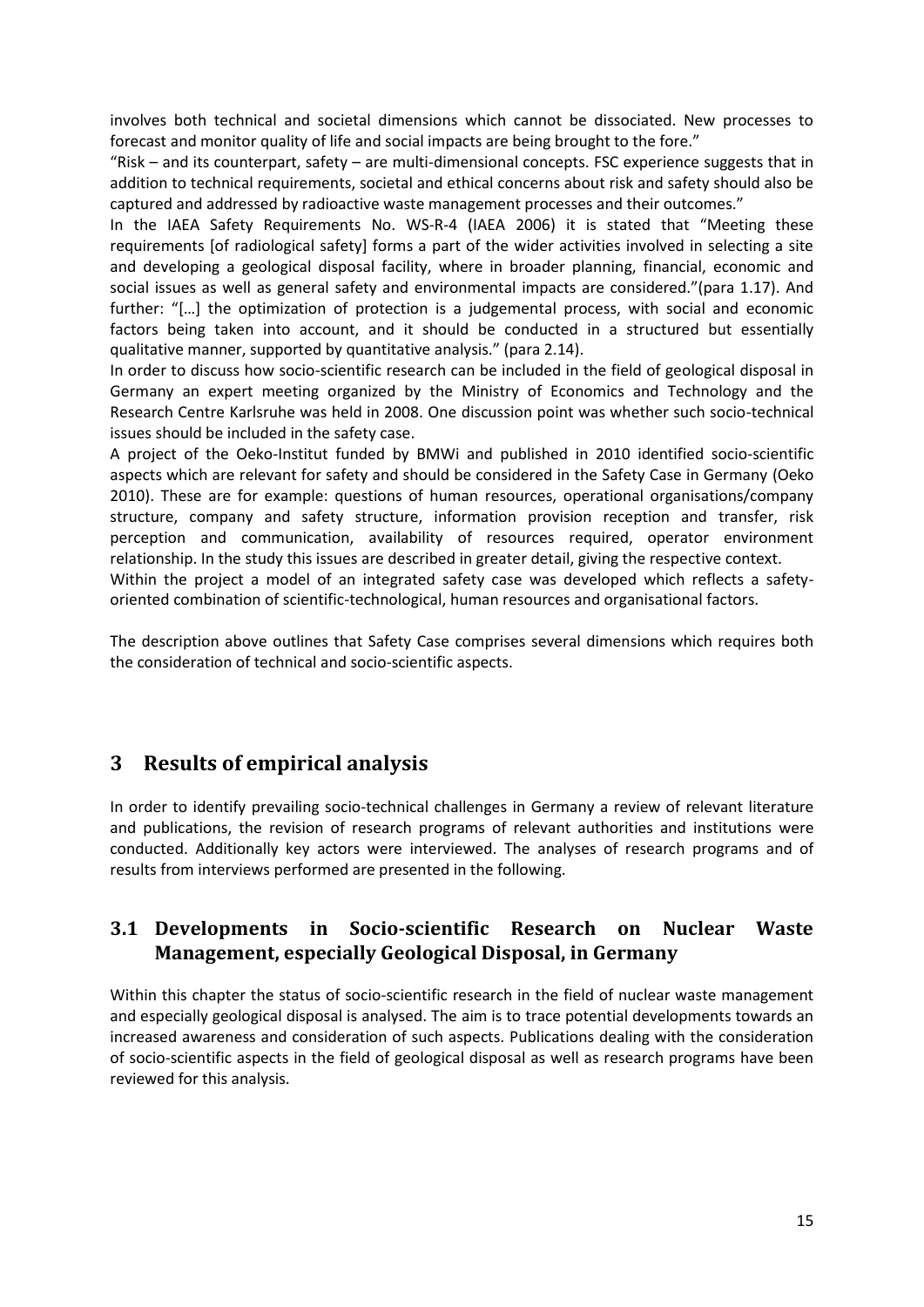The most detailed analysis of the status of socio-scientific research in nuclear waste management in Germany was performed in 2004 by the Institute for Technology assessment and System Analysis (ITAS) at the Karlsruhe Institute of Technology. Further publications concerning this subject can be found at ITAS webpage $^{10}$ .

Based on contributions to the workshop "Disposal of Radioactive Waste in Germany – perspectives of socio-scientific research" organized by ITAS in October 2004 Hocke and Grunwald put together a publication that highlights crucial issues from the national perspective (Hocke 2006).

Regarding the situation of socio-scientific research in the waste management context in general Hocke and Grunwald come to the conclusion, that existing research and publications do not meet satisfying socio-scientific standards. Where such research takes place it deals with selected points only and thus does not contribute to the understanding of fundamental structures and interrelations of the of the existing controversy [p. 23 f.].

According to Hocke and Grunwald future socio-scientific research should deliver independent as well as complementary contributions to the solutions of the disposal problem in cooperation with technical- and natural sciences [p. 14].

In several other research projects of the last ten years, it was concluded, that geological disposal of radioactive waste is not only a pure technical issue, but raises several other questions outlining that there is an increasing awareness of the importance of such aspects. But as Hocke and Grunwald said before, mostly only certain selected aspects are considered within the projects or important issues are raised but there is no comprehensive analysis on how they should be treated. Some examples are given below.

The aim of the research project: "Ethics of the final disposal of radioactive waste" ("Ethische Aspekte der Endlagerung radioaktiver Abfälle") which was carried out in 2003 by the Gesellschaft für Anlagenund Reaktorsicherheit (GRS) mbH (Boetsch 2003) ,was "to derive criteria to form the basis of a comprehensive discussion of the ethical aspects of radioactive waste disposal". The result was a set of questions that might guide discussion processes among experts and stakeholders which comprise e.g. questions of intergenerational justice, the extent of public participation, the objectives of site selection: finding a suitable or the best site, the priority of safety versus public acceptance of a site. A broad discussion of ethical aspects, however, did not take place in Germany.

In a comprehensive study of both GRS and Oeko-Institute (GRS/Oeko 2008) with the aim to present the actual status of research in the field of final disposal of radioactive waste several socio-technical issues have been raised. E.g. it was stated that the perception of risk is not only related to scientifictechnical aspects but also to economic, moral-ethical or political aspects. The authors of the study concluded in the main report that their relevance has to be checked in the safety case. The requirements and contents of a safety case in Germany, details of socio-economic effects of final disposal and chances to involve the public in the siting process are treated comprehensively in supplementary reports (GRS/Oeko 2008b).

The European Academy published in 2011 a book with the title "Ethics of Science and Technology Assessment: Radioactive Waste Technical and Normative Aspects of its Disposal" (Streffer et al. 2011). The authors state that the problem of radioactive waste management covers a lot of aspects. Besides technical also societal, legal, ethical ones which has to be treated in a multidisciplinary way. In their conclusions and recommendations the authors mention that the following issues must be addressed: ethical framework, safety requirements and goals, waste management program and timescale, selection process, criteria, transparency, communication of risks, participation, institutions in the procedure, expert groups, administrative structure, e.g. all important aspects.. Beyond the

 $\overline{a}$ 

<sup>&</sup>lt;sup>10</sup> www.itas.kit.edu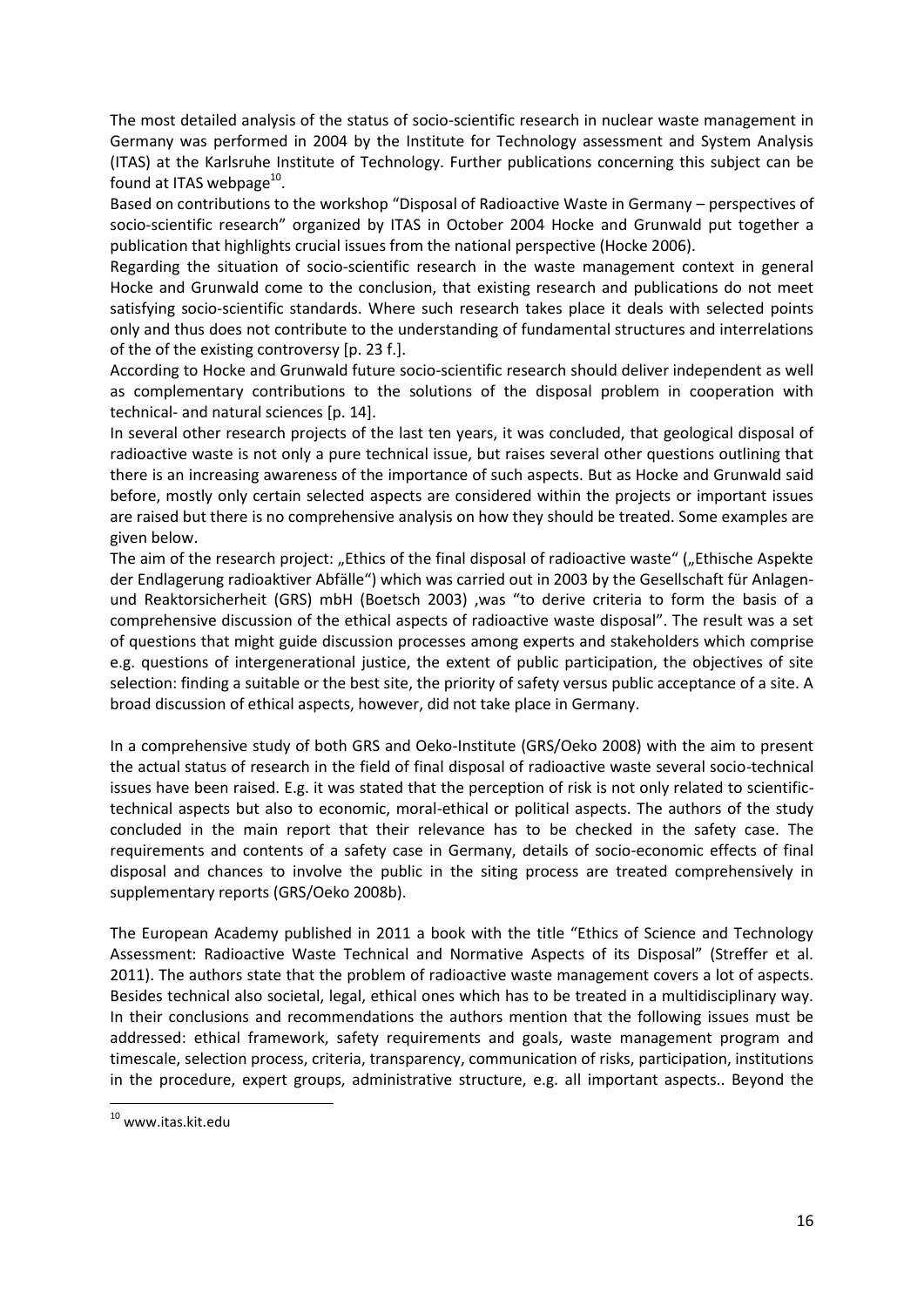technical feasibility solutions must also be practically realizable by law and within the political context. On the same hand the safe inclusion of the long-lived high radioactive waste has to be guaranteed for a long time and unreasonable loads on future generations have to be avoided.

This shows a rising awareness for the importance to not only consider technical but also socioscientific aspects in the field of geological disposal, but comprehensive studies on how these aspects should be treated are missing.

Having a closer look at government-financed research programmes the following developments over the last years regarding consideration of socio-scientific issues can be traced:

The environment research plan (UFO-plan) of the Federal Ministry of Environment (also comprising research projects commissioned on behalf of the BfS as the implementer of radioactive waste repositories) summarises the titles of planned research projects and is published yearly. In the years 2002 to 2011 there was on average one title with a socio-scientific orientation per year (2 titles in the years 2005, 2009 and 2010; no title in the years 2004, 2008 and 2011 and one title in the other years). The total number of titles in the nuclear waste management field varied from 10 to 23 titles.

In the year 2005 one title<sup>11</sup> could be found among the socio-scientifically oriented titles in the UFOplan that can be characterised as socio-technical: it analyses international experience in nuclear waste disposal projects by integrating the technical developments and the procedural and organisational framework conditions.

This research agenda shows no remarkable development in the consideration of socio-scientific or socio-technical issues of the last ten years.

The responsibilities for waste management research are basically divided between the Ministry of the Environment (BMU) and the Ministry of Economics and Technology (BMWi). The BMU is responsible for site/facility specific R&D and all related aspects, whereas the BMWi is responsible for the non-site specific/generic R&D. The research agenda of BMWi is laid down every 4 to 5 years in a research programme which describes different thematic areas in which funding of research projects is foreseen. During the development of the programme various German research organizations are consulted. The 2002 to 2006 draft-programme had also been commented by the German Reactor Safety Commission (RSK) (RSK 2001) .

While the BMWi research concept for the years 2002 to 2006 (BMWi 2001) comprises no research area that covers socio-scientific aspects some development can be traced in the following years: The research programme for the years 2007 to 2010 opened the focus of the research topic on "disposal concepts" to evaluations of socio-scientific aspects of different disposal concepts.

The draft research concept for the years 2011 to 2014 (BMWi 2011) does not only resume the point mentioned above but comprises a dedicated research field for "cross-cutting issues". Topics named in this field cover "disposal concepts and retrievability" as well as "management and socio scientific aspects".

It is visible that within the last years there is a development in government financed projects – at least BMWi funded generic research issues - to address besides technical oriented projects also topics with socio-scientific aspects. But still the share of socio-scientific research in the field of

 $\overline{a}$ 

<sup>&</sup>lt;sup>11</sup> "Evaluation of implementation or planning of disposal projects in different countries and the interplay of institutions involved." ["Analyse und Auswertung des Ablaufs bzw. der Planung internationaler Endlagerprojekte und das Zusammenspiel beteiligter Institutionen", *in German*]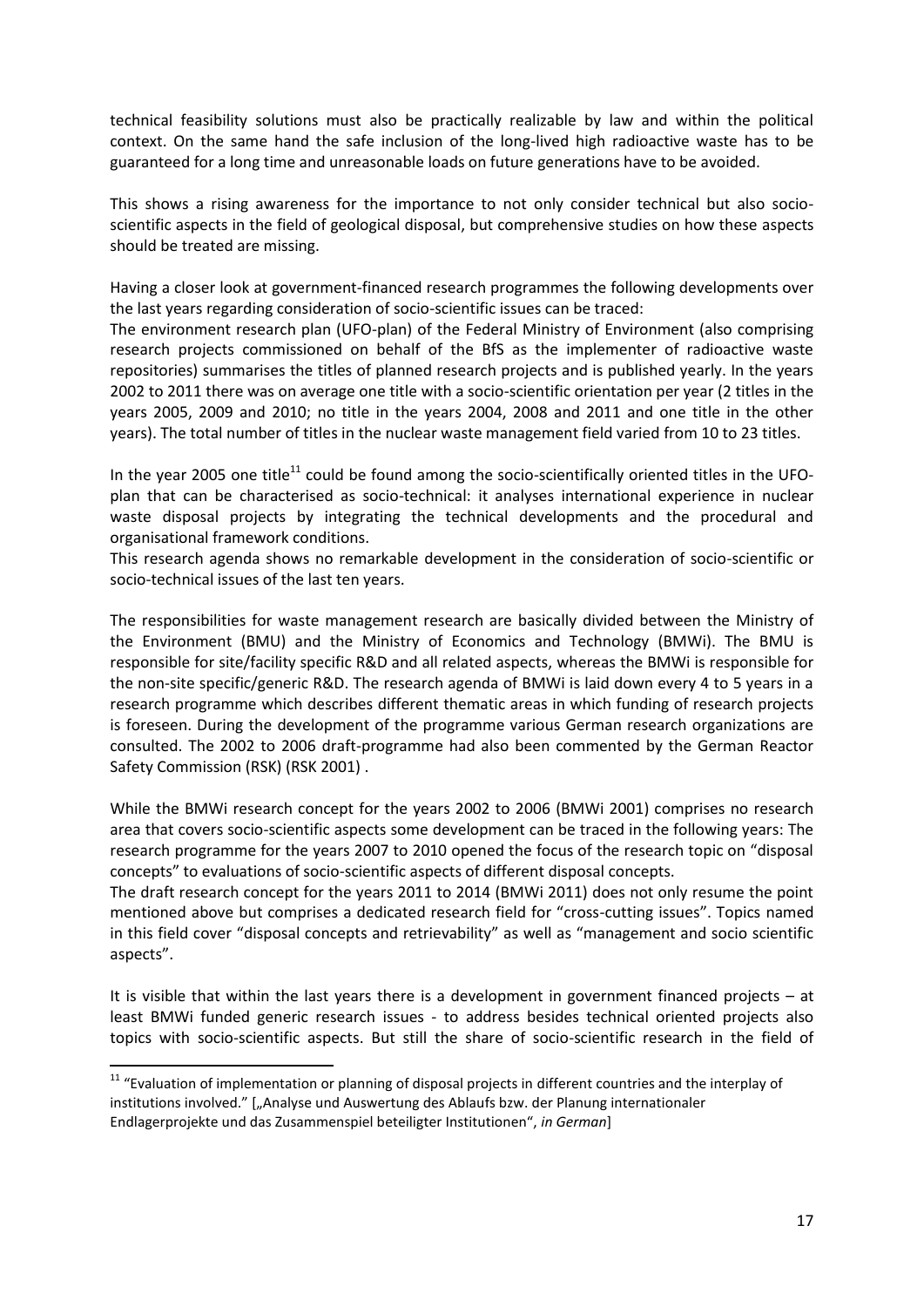geological disposal is very small compared to natural-scientific or technically oriented projects. An explicit socio-technical combination can only be found in one research project (Oeko 2010).

#### <span id="page-19-0"></span>**3.2 Results of the interviews**

In order to consider a broad spectrum of views and opinions on socio-technical challenges in German waste management activities four interviews have been realized with representatives of the regulator, the implementer, an NGO and of academia.

The experts were asked by two colleagues of the Oeko-Institut via a one hour telephone interview with twelve semi-structured questions (see Annex 1). A short summary of the interview was provided and sent to the interview partners for corrections and amendments.

We want to thank all interview partners for their interest and support to the InSOTEC project and for taking the time to answer our questions in detail.

The interviews were structured in a way to lead from reflections on general topics of major interest in public, media, politics and the waste-management to the interviewees' views on explicitly sociopolitical topics on the one hand and on natural-scientific/technical topics on the other hand. The following questions made the link to the combination of technical and social aspects: in which topics such socio-technical combinations are estimated as relevant and if / how discourses on nuclear waste management reflect such combinations adequately. A short review of the interviewees' opinions on the most relevant topics of research in the field geological disposal and the relevance of socio-sciences in research programmes concluded the talks.

A short overview of results is given in the following:

• *On topics in the field of geological disposal which are mainly discussed in the public, in the media, in politics and in the professional waste-management-scene:*

The opinions of the interview partners on what is mainly discussed in the *public* are relatively similar with only slightly different perspectives and priorities.

Almost all interview partners identified the new start of the siting procedure resp. the plans to create a new act for siting or in general the challenge to find a site as one hot topic. One said that the main concern of the public is whether a safe management of radioactive waste is possible at all. That means the concept of geological disposal itself is questioned. Some other interview partners supported the view that the former consensus that geological disposal is the best way to manage the radioactive waste is not given anymore. They thought it is extremely important to first find a consensus on that before further details of the siting procedure or the disposal concept are discussed. The question of the future role of the Gorleben site was also mentioned in this context as a publicly discussed issue.

Most interviewees also raised the issue of the disposal concept with regard to retrievability of the waste. Some expect that the discussion on retrievability is going to become more virulent during the next years. The developments in the Asse repository (see section "The Asse repository… ") were mentioned in this context as a potential driver of the retrievability debate.

One interview partner stated that there is also a subordinated discussion on possible host rocks.

Other disposal projects like Morsleben and Konrad are according to one expert at the moment not in the focus of the public discussions.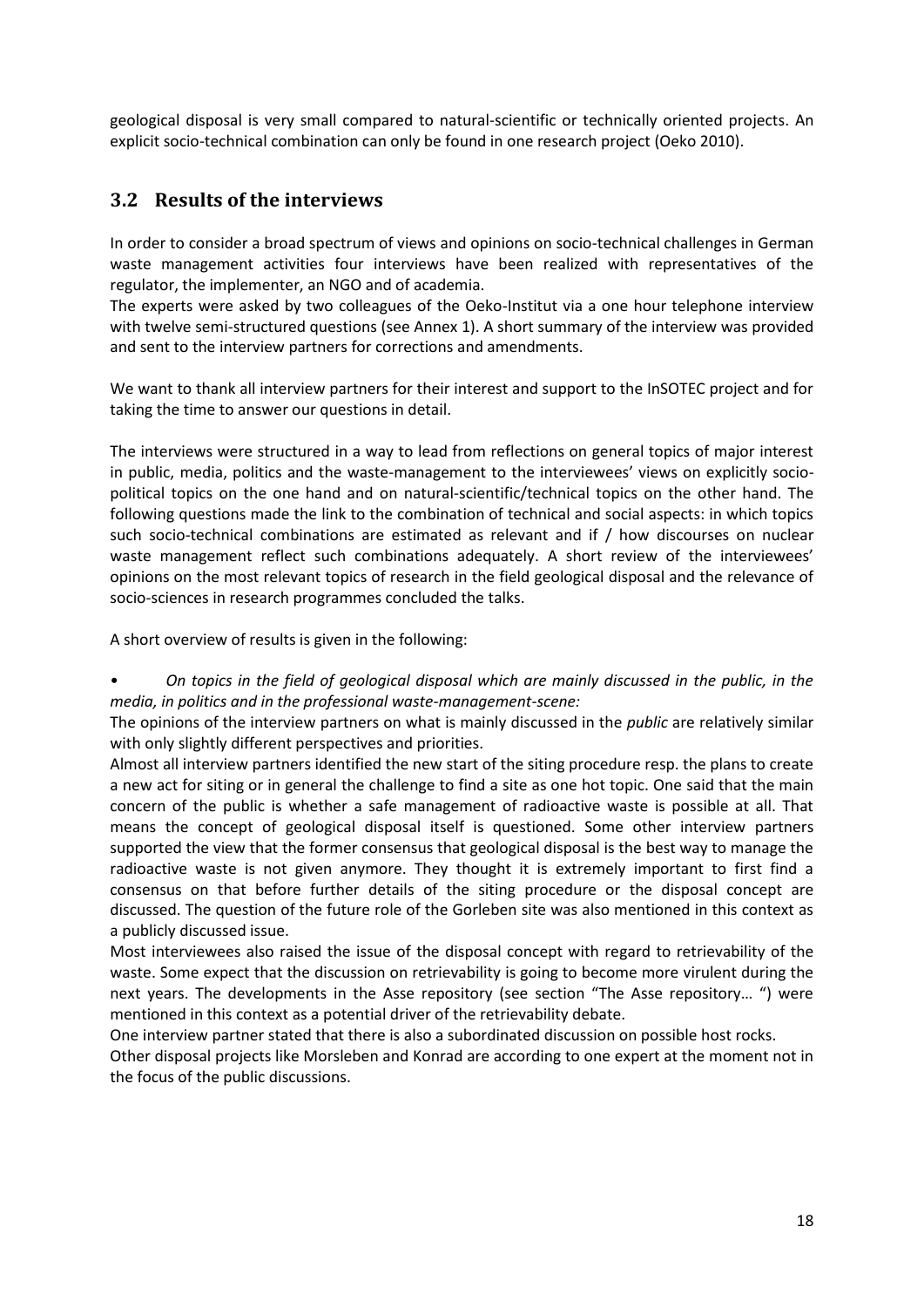The aspect of the contribution of responsibilities for decision making and planning of geological disposal was raised by one person who questioned if the current status is suitable for a successful management of radioactive waste in Germany.

According to all interview partners the topics discussed in the *media* are more or less the same as those discussed in the public: the new start of a siting process and the future of the Gorleben site on the one hand and the problems of the Asse repository and the conclusions to be drawn regarding the demand of retrievable disposal on the other hand.

The opinions of the interview partners on what is mainly discussed in *politics* differed. Some thought that the topics are the same as in the public and the media. The design of a new siting procedure was named as a hot topic as well as the concept of long term storage. One interview partner thought that the latter concept was mainly used in the political debate to gain public acceptance. Another important topic is according to one interview partner the new orientation in the field of nuclear energy after the accidents in Fukushima and the question how the involvement of the public can be improved.

Two interviewees criticized the working group of the Federal and the State Governments which is busy to prepare the new start of the siting procedure and the required steps as non-transparent. Before announcing their final paper on 15 of December 2011 hardly anything was known about their agreements.

Another interview partner thought that the discussions on the political level are highly influenced by the discussion in the media. This expert claimed that the politicians are very unsure on the way forward. He mentioned the efforts for a new disposal act as a proof for this theory since this was the third attempt to solve the problem by means of developing a new act, the two earlier, however, having failed.

Important topics in the *professional waste management scene* are according to one interview partner the discussion which host rocks are suitable and whether a concept with retrievability is reasonable. Other important topics are the developments and the planned retrieval of radioactive waste in the Asse repository which is critically observed and accompanied by the experts.

One interview partner remarked that the community of experts in Germany is relatively small meaning that in all discussions and committees there are always the same persons taking part.

#### • *On the main prevailing socio-political challenges*

The selection of a site for high radioactive waste disposal in a new siting procedure was mentioned as the most important socio-political challenge. The majority of the interview partners thought that this requires a national consensus on how radioactive waste should be disposed of. One interview partner added that it has to be considered that the issue of nuclear waste management, especially disposal, is highly contested in German society with very strong positions being taken e.g. for or against the Gorleben site. He thought that professional conflict management is necessary which, however, would require the clear confession that there is an existing conflict in order to have at least a chance to be successful. So far he did not recognise such awareness.

The public's mistrust regarding the openness of a new siting approach was also mentioned as a challenge. This comprised the fear that Gorleben remains in the process as the top candidate. Another interview partner said that a rational discussion is not possible at all.

One interview partner said that there is a problem that the responsible players and decision-makers are not seen as reliable. According to him one challenge is to increase the reliability of and the trust in the actors.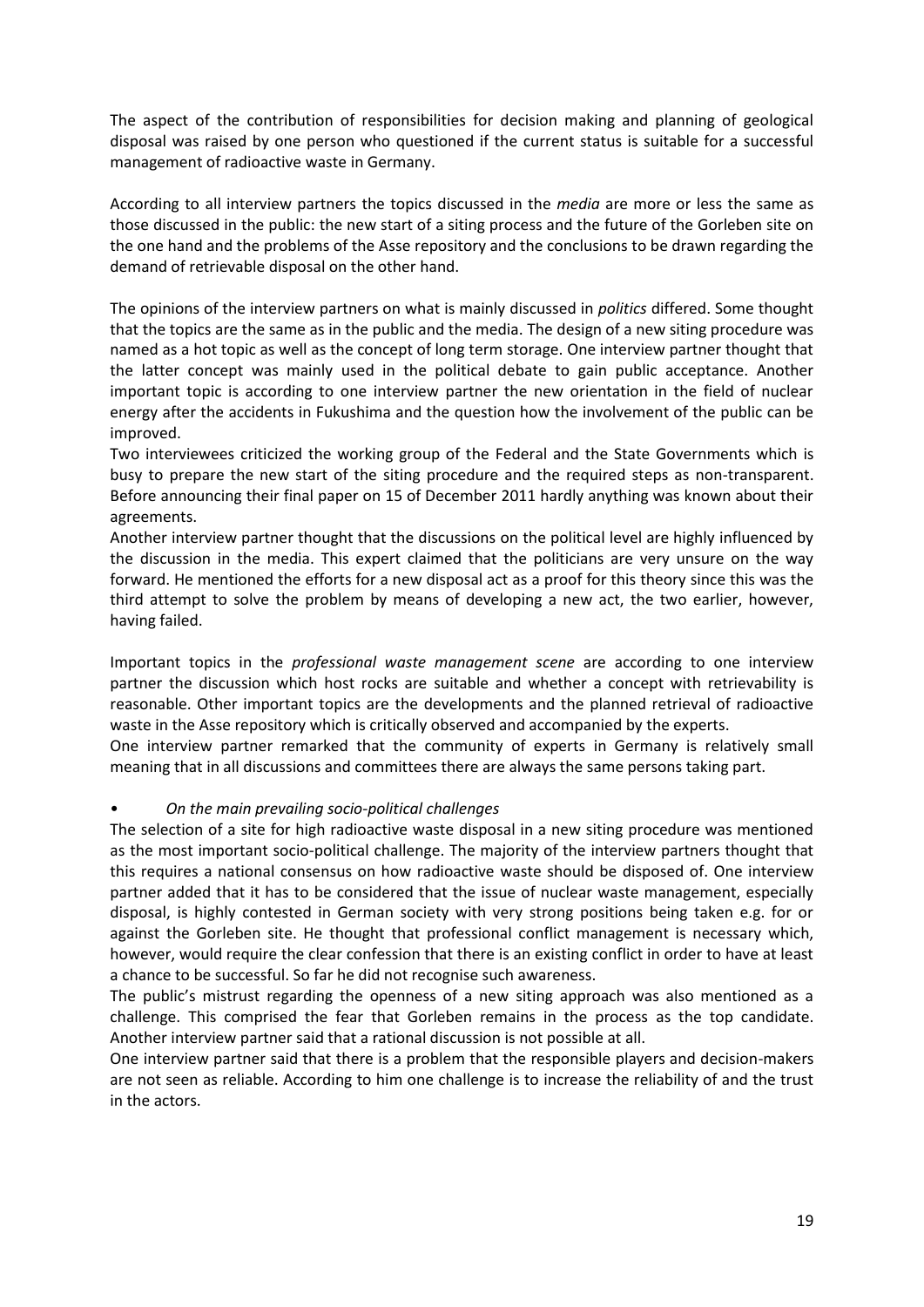#### • *On open technical challenges*

The majority of interview partners mentioned open questions regarding the disposal concept as the main technical challenges with different opinions, however, on the extent of this challenge. While some think challenges lie more or less on the level of technical details one expert was of the opinion that nearly all technical questions are still open. According to the interview partners such open questions are for example questions with relation to a disposal concept with retrievability or in host rocks other than salt domes. The investigation of the existing hydrocarbon under the Gorleben salt dome may also lead to necessary adjustments of the existing preliminary disposal concepts. According to some interview partners the open technical issues depend on the specific selected site and chosen concept. One expert thought that the in situ technique has not yet been sufficiently practiced and he demanded an underground research centre in order to investigate engineering, mining and geochemical aspects.

#### • *On the connection of the existing socio-political and the technical issues*

This question was difficult to answer for most interviewees. This shows that so far social and technical issues are mostly handled separately. However the interview partners highlighted some connections of socio-political and technical issues:

The majority of interview partners said such a connection exists in the discussion of retrievability. The society seems to welcome such a concept whereas it affects the concept of safe enclosure of the waste and requires adjustments of the technical solutions. There is a conflict between the social demand and the safety requirements. According to another expert is still unclear how the discussion of retrievability will end. It has started, but it is not yet a social demand that only a concept with the option of retrievability will be accepted. Some interview partners referred to the solution which was found in the Switzerland where a pilot facility which will be monitored for some time will be installed next to the main repository.

Asking about the *main socio-technical issues* one interview partner said that the evaluation and comparison of different sites in the process of site selection is the most important issue. Others agreed that one big challenge is the restart of the siting procedure which raises both technical and socio-scientific aspects.

One interview partner remarked that the search for a repository site is also linked to the decision to phase out nuclear energy as a clear perspective on the amounts of spent fuel and radioactive waste and on the timeframe of their production supports the planning and implementation of geological disposal.

According to one interview partner social and technical aspects also need to be considered in the development of a disposal act. They cannot be seen separately. According to him the consideration of social aspects does not only mean to gain acceptance. The same applies for the development of safety requirements which also have to consider the technical-geological and socio-scientific perspective.

Another expert said that the communication of technical issues in the public is very difficult. He dared to ask whether the acceptance of the public is the most important challenge irrespective which technical solution was found. He thought that technical solutions can be accepted easier when the decision is not final, but there is a point of return. Also the communication of research results in a way that the public can understand them was identified as one big challenge.

One interview partner proposed that socio-political questions should build the framework within which the technical-scientific problems are solved. There could be a kind of think tank which coordinates what society wants to know and what the technicians and scientists will do.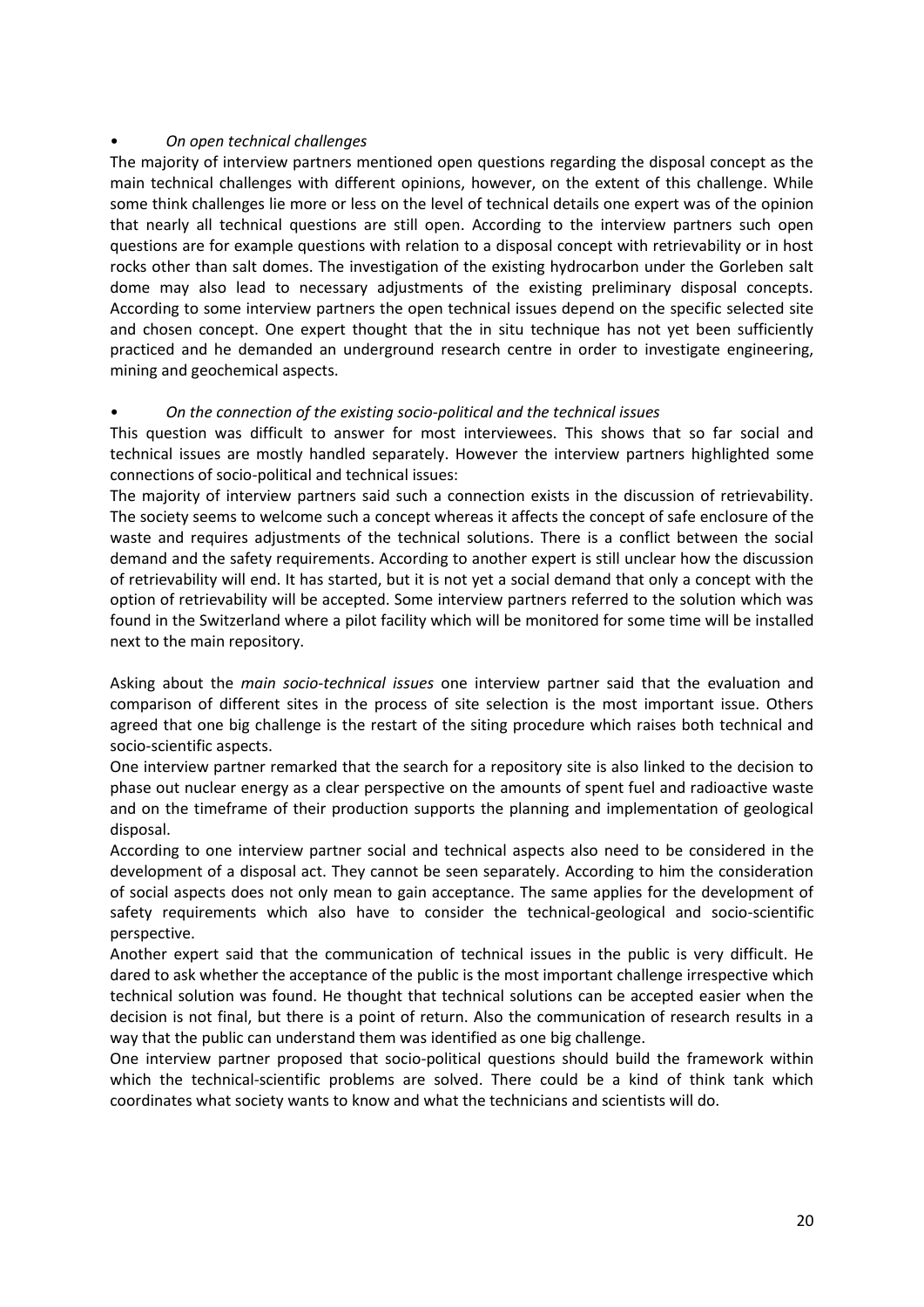All interview partners agreed that these problems are mostly national problems typically for Germany. The severe and long lasting controversy on the Gorleben site which strongly influences the waste management discussion in Germany was identified as a very specific situation. One interview partner pointed out that public protests against nuclear and especially against Gorleben are deep seated in German society. Also protests and difficulties to realise other big infrastructure projects in Germany were mentioned in this context. It was questioned whether the "Planfeststellungsverfahren" (plan approval procedure) is a suitable instrument for licensing such projects or whether a broader long lasting licensing procedure with the enhanced possibilities to involve the public is required.

Furthermore it was pointed out that the political system influences decision making processes on the one hand and approaches to public involvement on the other hand. Within the German federal system the interests of the states especially those with potentially suitable geological formations need to be considered in a site selection procedure. The representative democracy as a wellestablished basis of the German political system foresees little options for direct involvement of the public. Both aspects have to be considered in the site selection process and in an approval procedure.

Asked about the *important topics for the research* in the field of radioactive waste the interview partner gave a wide spectrum of ideas:

- Comparative evaluation of sites,
- The development of criteria for the comparison and evaluation
- Development of methods for socio-economic studies
- Long term safety assessment (safety case)
- Preservation and transfer of knowledge
- Safety against anthropogenic effects and impacts.
- In situ technique
- Concepts for clay and granite
- Reduction of waste and better organization of transport and storage

Some interview partners are of the opinion that in our days social aspects are better considered in the research programmes, but demand an increasing significance in the future. As there is an enormous demand one interview partner stated that socio-scientific issues should be a main topic in future research programmes instead of an add on to the mostly technical programmes.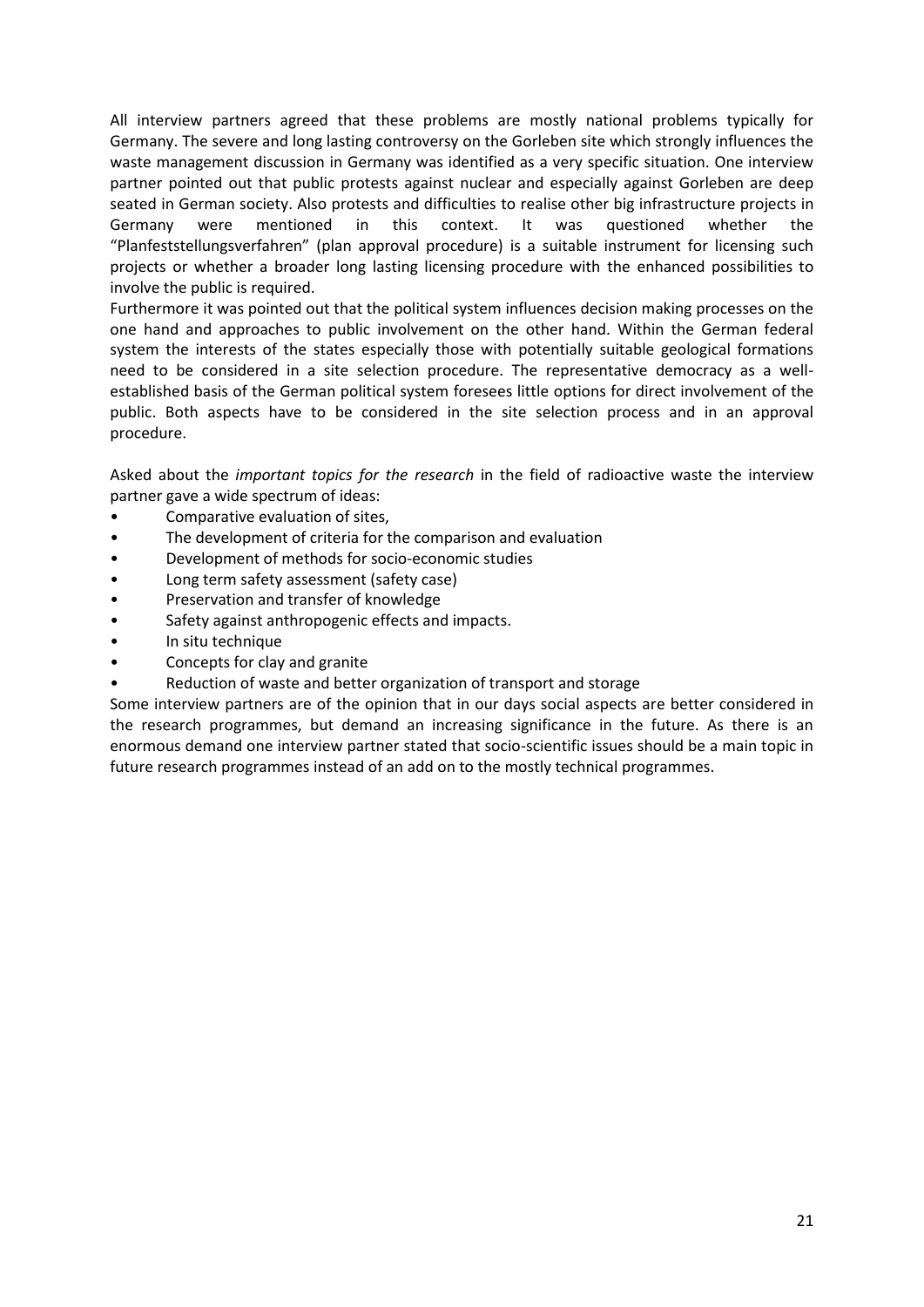#### <span id="page-23-0"></span>**REFERENCES**

- AKEnd 2002: Committee on a Site Selection Procedure for Repository Sites: Site Selection Procedure for Repository Sites - Recommendations of the AkEnd, Köln, December 2002
- Barth/Kallenbach 2006: Barth, Kallenbach-Herbert, Arens: Further development of public participation in the site-selection and approval process of a final repository in Germany, Valdor 2006, Proceedings pp. 106-113
- BfS 2005: Federal Office for Radiation Protection (BfS): Conceptual and safety-related issues regarding the disposal of radioactive waste-A Comparision of differnet host rocks[Konzeptionelle und Sicherheitstechnische Fragen der Endlagerung radioaktiver Abfälle-Wirtsgesteine im Vergleich, *in German*], Synthesis report issued by the Federal Office for Radiation Protection, Salzgitter 2005.
- BGR 2007a: Klinge, H. et al. (2007): Description of the Gorleben site. Part 1: Hydrogeology of the overburden of the Gorleben salt dome. – Federal Institute for Geosciences and Natural Resources and the control (BGR), the control of the Hannover. http://www.bgr.bund.de/EN/Themen/Endlagerung/Downloads/Description\_Gorleben\_Part1 \_Hydrogeology\_overburden\_en.pdf
- BGR 2007b: Köthe, A. et al. (2007): Description of the Gorleben site. Part 2: Geology of the overburden and adjoining rock of the Gorleben salt dome. – Federal Institute for Geosciences and Natural Resources (BGR), Hannover. http://www.bgr.bund.de/EN/Themen/Endlagerung/Downloads/Description\_Gorleben\_Part2 \_Geology-overburden-adjoining%20rock\_en.pdf
- BGR 2008: Bornemann, O. et al. (2008): Description of the Gorleben site. Part 3: Results of the geological surface and underground exploration of the salt formation. – Federal Institute for Geosciences and Natural Resources (BGR), Hannover. http://www.bgr.bund.de/EN/Themen/Endlagerung/Downloads/Description\_Gorleben\_Part3 \_Geological-surface-underground-exploration-salt-formation\_en.pdf
- BGR 2011: Bräuer, V. et al. (2011): Description of the Gorleben site. Part 4: Geotechnical exploration of the Gorleben salt dome. – Federal Institute for Geosciences and Natural Resources (BGR), Hannover. http://www.bgr.bund.de/EN/Themen/Endlagerung/Downloads/Description\_Gorleben\_Part4

Geotechnical exploration en.pdf

- BGR 2011b: Federal Institute for Geosciences and Natural Resources (BGR): BGR-Statement to reports about the new "Gorleben-Study" [BGR-Stellungnahme zu Berichten über neue "Gorleben-Studie"in German], Presserelease, Hannover, 13.12.2011 http://www.bgr.bund.de/DE/Gemeinsames/Oeffentlichkeitsarbeit/Pressemitteilungen/BGR/ bgr-111306.html
- BMU 2005: Federal Ministry for the Environment, Nature Conservation and Nuclear Safety (BMU): Act on the formation of an association and on the siting procedure for the disposal of radioactive waste [Gesetz zur Errichtung eines Verbands und Festlegung eines Standortauswahlverfahrens für die Endlagerung radioaktiver Abfälle (Verbands- und Standortauswahlgesetz – VStG), in German], draft June, 2005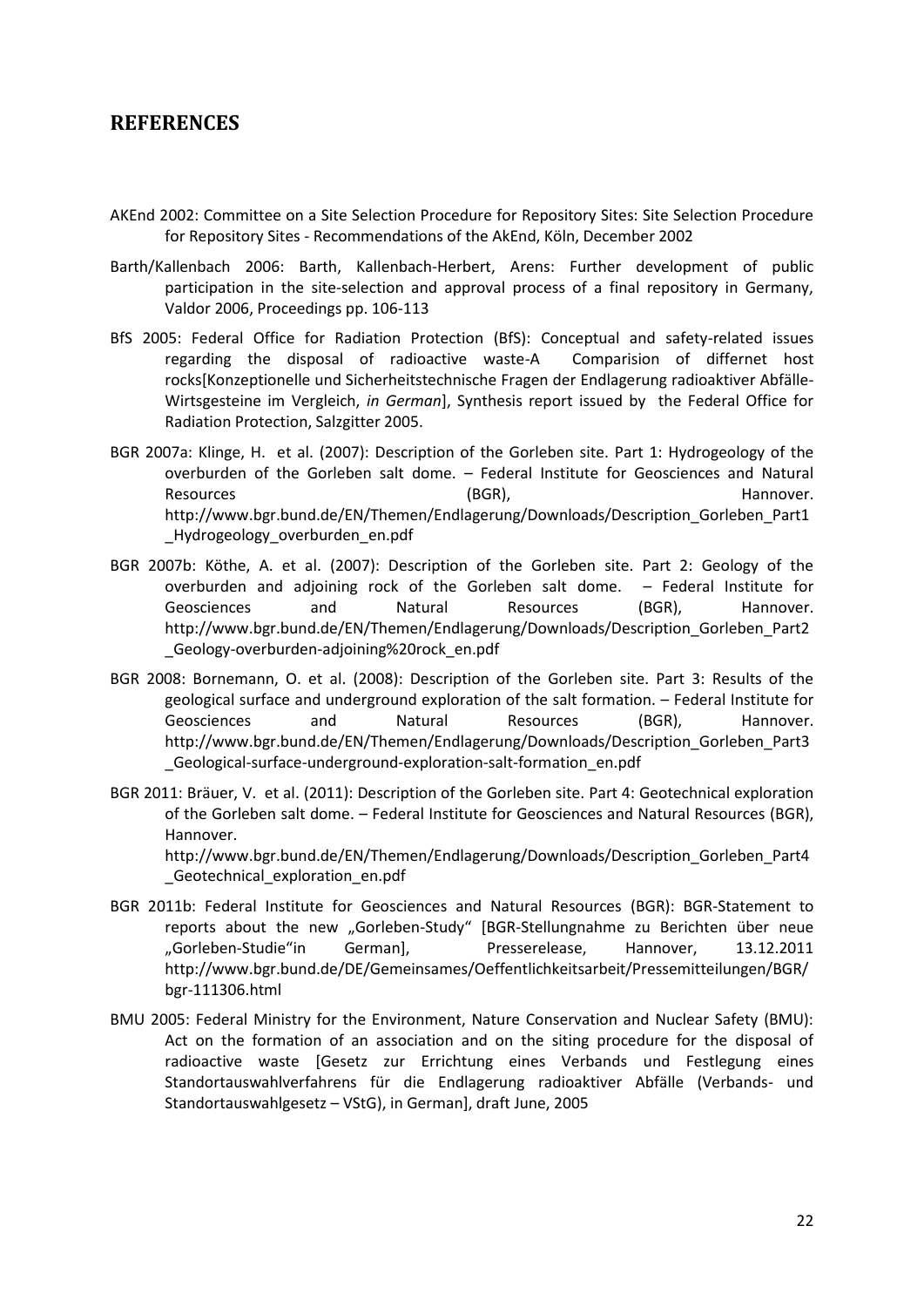- BMU 2006: Federal Ministry for the Environment, Nature Conservation and Nuclear Safety (BMU: Taking on Responsibility: Implementing the Consensus Agreement on Disposal ["Verantwortung übernehmen: Den Endlagerkonsens realisieren", in German], Berlin, September 2006
- BMU 2008: Federal Ministry for the Environment, Nature Conservation and Nuclear Safety (BMU): Safety Requirements Governing the Final Disposal of Heat-Generating Radioactive Waste - Draft - Bonn, 29 July 2008
- BMU 2009: Federal Ministry for the Environment, Nature Conservation and Nuclear Safety (BMU): Safety Requirements Governing the Final Disposal of Heat-Generating Radioactive Waste – First Revision as of 18 March 2009
- BMU 2010: Federal Ministry for the Environment, Nature Conservation and Nuclear Safety (BMU): Safety Requirements Governing the Final Disposal of Heat-Generating Radioactive Waste, as at 30 September 2010
- BMU 2011a: Paper of Working Group of the Federal and States Governments: Safe Management of heat generating radioactive waste in Germany, [Die sichere Entsorgung Wärme entwickelnder radioaktiver Abfälle in Deutschland", in German] 15.12.2011, Download: http://www.bmu.de/files/pdfs/allgemein/application/pdf/hintergrund\_standortsuche\_bf.pdf
- BMU 2011b: Federal Ministry for the Environment, Nature Conservation and Nuclear Safety (BMU): Joint Convention on the Safety of Spent Fuel Management and on the Safety of Radioactive Waste Management. Report of the Federal Republic of Germany for the Fourth Review Meeting in May 2012, August 2011

[http://www.bmu.de/files/english/pdf/application/pdf/jc\\_4\\_bericht\\_deutschland\\_en.pdf](http://www.bmu.de/files/english/pdf/application/pdf/jc_4_bericht_deutschland_en.pdf)

- BMU 2012: Federal Ministry for the Environment, Nature Conservation and Nuclear Safety (BMU): Draft law for siting a repository for heat generating waste, as of June 13, 2012 [Entwurf eines Artikelgesetzes zur Suche und Auswahl eines Standortes für ein Endlager für Wärme entwickelnde radioaktive Abfälle und zur Änderung anderer Gesetze vom XX.XX.2012, in German]
- BMWi 2001: Federal Ministry of Economics and Technology: Main focus of future RD&D work in the field of final disposal of radioactive waste (2002-2006) [Schwerpunkte zukünftiger FuE-Arbeiten bei der Endlagerung radioaktiver Abfälle (2002 – 2006) *in German*]. Advanced concept of the Federal Ministry of Economics and Technology, November 2001
- BMWi 2007: Federal Ministry of Economics and Technology: Main focus of future RD&D work in the field of final disposal of radioactive waste (2007-2010) [Schwerpunkte zukünftiger FuE-Arbeiten bei der Endlagerung radioaktiver Abfälle (2002 – 2006) *in German*], December 2007
- BMWi 2008: Federal Ministry of Economics and Technology: Geological Disposal of high level radioactive waste in Germany  $-$  The disposal project Gorleben ["Endlagerung hochradioaktiver Abfälle in Deutschland – Das Endlagerprojekt Gorleben", in German], Berlin 2008
- BMWi 2011: Federal Ministry of Economics and Technology: Main focus of future RD&D work in the field of final disposal of radioactive waste (2011-2014) [Schwerpunkte zukünftiger FuE-Arbeiten bei der Endlagerung radioaktiver Abfälle (2011 – 2014) *in German*] – draft, October 2011
- Boetsch 2003: Boetsch, W.: Ethical Aspects of radioactive waste disposal ["Ethische Aspekte bei der Endlagerung radioaktiver Abfälle", in German], BMU Schriftenreihe 2003-619, Bonn, 2003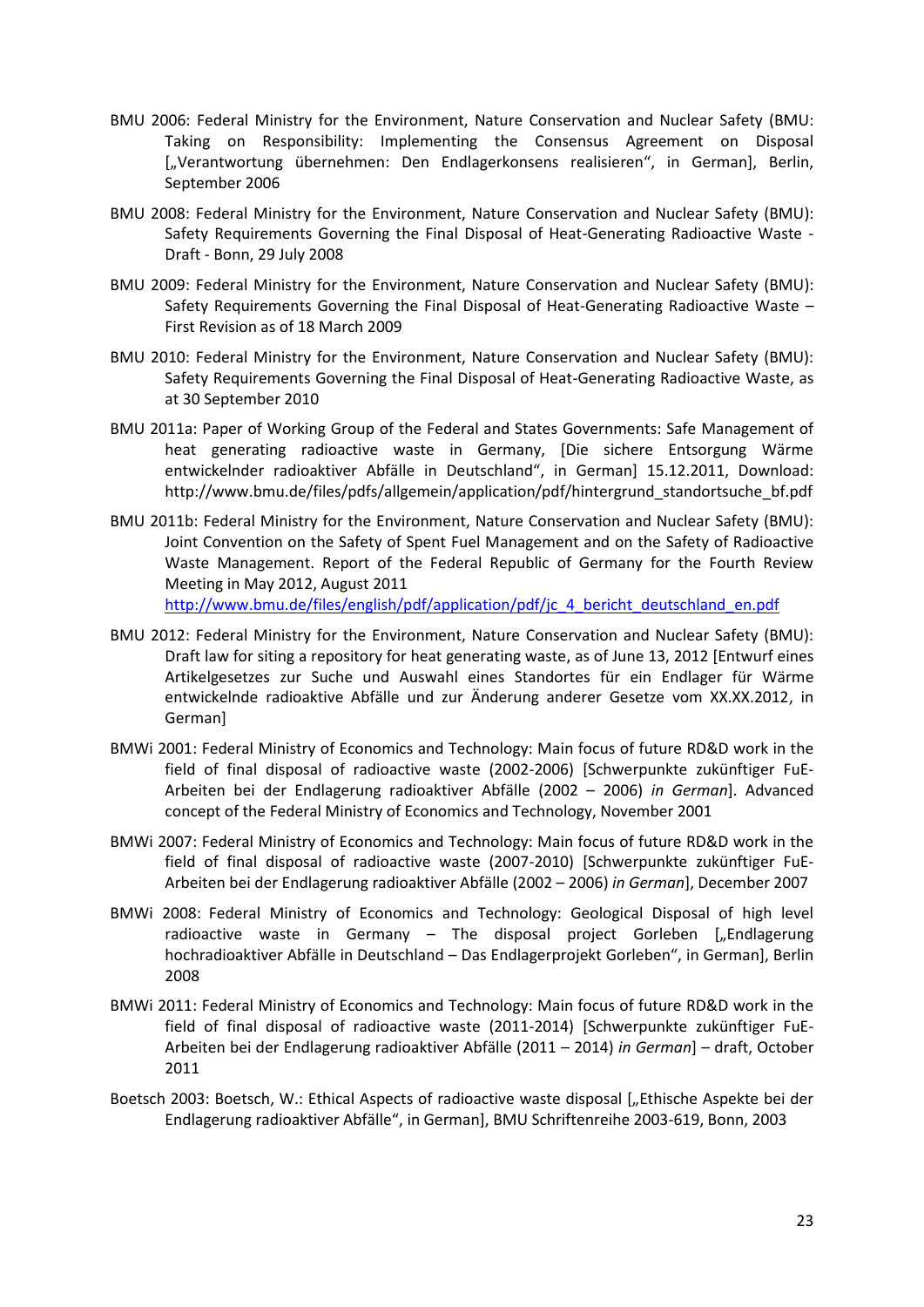- Dapd 2011: dapd: "Mc Allister fordert Endlagergesetz" ("McAllister calls for disposal act", in German), 18 June 2011; Download: http://de.nachrichten.yahoo.com/mcallister-fordertendlager-gesetz-041855525.html,
- ESK 2009: Nuclear Waste Management Commission (ESK): Statement on the BMU draft Safety Requriements Governing the Geological Disposal of Heat-Generating Radioactive Waste ["STELLUNGNAHME zum Entwurf des BMU "Sicherheitsanforderungen an die Endlagerung wärmeentwickelnder radioaktiver Abfälle", in German], January 2009, http://www.entsorgungskommission.de/downloads/snsianf290109.pdf
- ESK 2011: Nuclear Waste Management Commission (ESK) Committee on Final Disposal: Retrieval / retrievability of high-level waste from a repository  $-$  a dicussion paper ["Rückholung / Rückholbarkeit hochradioaktiver Abfälle aus einem Endlager – ein Diskussionspapier", in German] 02.09.2011
- Ethik-Kommission 2011: Ethical Commission for a Safe Energy Supply (Ethik-Kommission Sichere Energieversorgung): Energy transition in Germany – Cooperative Efforts for the Future [Deutschlands Energiewende –Ein Gemeinschaftswerk für die Zukunft"], Berlin, May 2011 in German
- GRS 2000: Gesellschaft für Anlagen- und Reaktorsicherheit (GRS) mbH: Retrievability of long lived radioactive waste from geological repositories - arguments pro and contra ["Rückholbarkeit von langlebigen radioaktiven Abfälle aus geologischen Endlagern - Argumente pro und kontra", in German], Köln, September 2000
- GRS 2012: Gesellschaft für Anlagen- und Reaktorsicherheit (GRS) mbH Homepage of the Prelimnary Safety Assessment Gorleben (Vorläufige Sicherheitsanalyse Gorleben) : http://www.grs.de/vorlaeufige-sicherheitsanalyse-gorleben-vsg
- GRS/Oeko 2008: Gesellschaft für Anlagen- und Reaktorsicherheit (GRS) bmH und Öko-Institut e.V.: Disposal of radioactive waste, ["Endlagerung wärmeentwickelnder radioaktiver Abfälle in Deutschland, Hauptband", in German]. Final Report, BMWi-Project FKZ 02E9783 and 02E9793 Braunschweig, Darmstadt, September 2008. Download: http://endlagerung.oeko.info/
- GRS/Oeko 2008b: Gesellschaft für Anlagen- und Reaktorsicherheit (GRS) bmH und Öko-Institut e.V.: Disposal of radioactive waste. Appendixes "Siting", "Safety Case" and "Socio Economic Impacts" ["Endlagerung wärmeentwickelnder radioaktiver Abfälle in Deutschland. Anhänge "Standortauswahl", "Safety Case" und "Sozio-ökonomische Auswirkungen", in German]. Final Report, BMWi-Project FKZ 02E9783 and 02E9793, Braunschweig, Darmstadt, September 2008. Download: http://endlagerung.oeko.info/
- Hocke 2006: Hocke, Grunwald (editors): Where to take radioactive waste Perspectives of socioscientific research on nuclear waste disposal ["Wohin mit dem radioaktiven Abfall – Perspektiven für eine sozialwissenschaftliche Endlagerforschung", in German], Berlin, 2006
- Hocke/Renn 2009: Hocke, P.; Renn, O.: Concerned Public and the Paralysis of Decision Making. Nuclear Waste Management Policy in Germany. Karlsruhe: ITAS Pre-Print: 26.03.2009; http://www.itas.fzk.de/deu/lit/epp/2009/hore09-pre01.pdf
- IAEA 2006: International Atomic Energy Agency (IAEA) "Geological Disposal of Radioactive Waste"2006, IAEA Safety Requirements WS-R-4
- ILK 2007: International Committee on Nuclear Technology (ILK) Statement on BMU Paper "Taking on Responsibility: Implementing the Consensus Agreement on Disposal", July 2007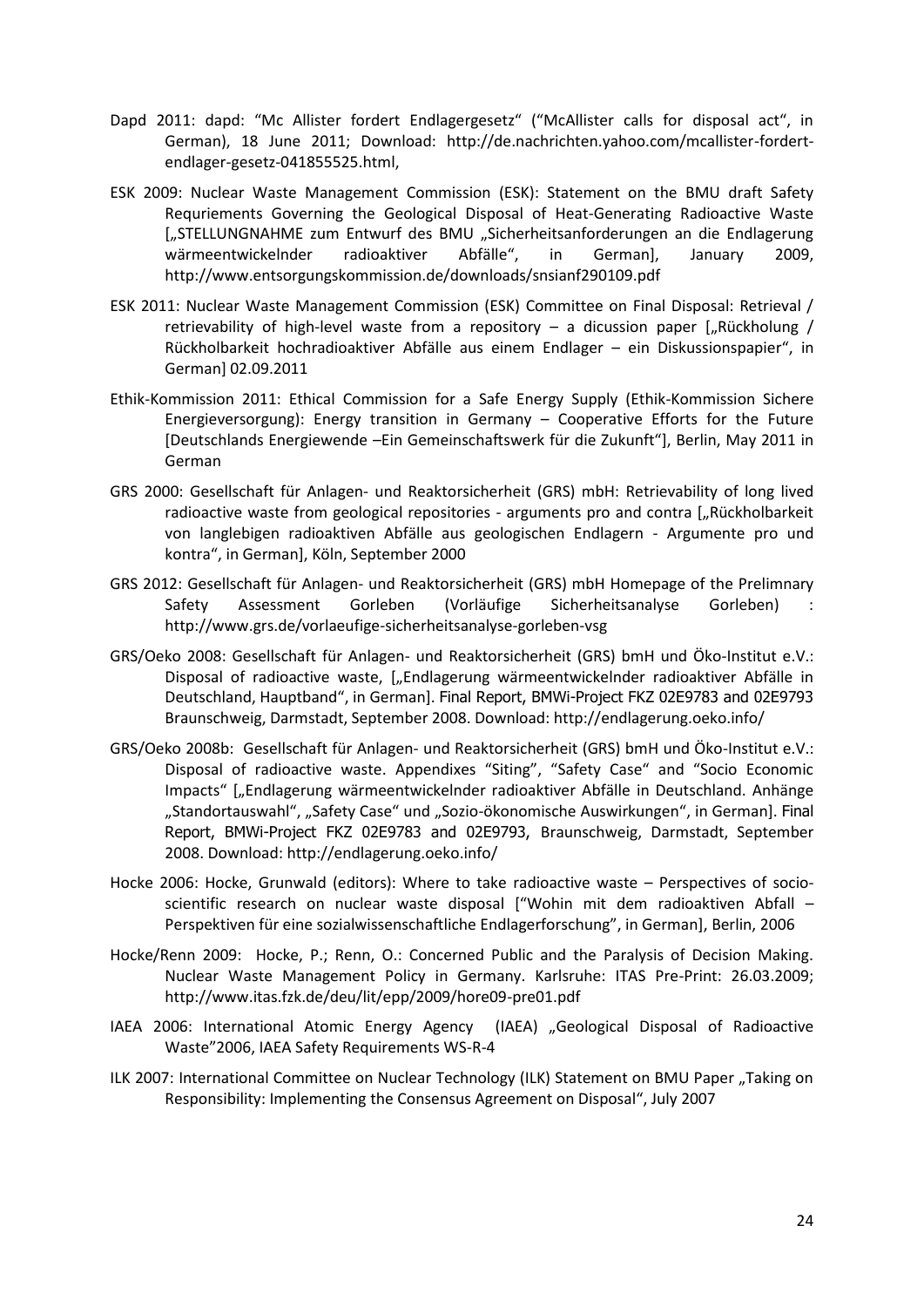Kleemann 2011: Kleemann, U.: Evaluation of the final disposal site Gorleben-Geological problems and open questions in relation to the Prelimnary Safety Assessment Gorleben( Bewertung des Endlager- Standortes Gorleben - Geologische Probleme und offene Fragen im Zusammenhang mit einer Vorläufigen Sicherheitsanalyse Gorleben (VSG) Regionalgeologie und Standorteignung), on behalf of Rechtshilfe Gorleben e.V., 2011 in German Download: http://www.bi-luechow-

dannenberg.de/dateien/2011/12/Bewertung\_Endfassung\_29Nov11.pdf

- Mönig 2008: Mönig J.: The haziness of numerical safety analyses ["Die Unschärfe nummerischer Sicherheitsanalysen", in German] contribution to expert disscussion, Karlsruhe April 2008
- OECD/NEA 2004: OECD/NEA Nuclear Energy Agency: Post-Closure Safety Case for Geological Repositories – Nature and Purpose, 2004.
- OECD/NEA 2004b:OECD/NEA: Learning and Adapting to Societal Requirements for Radioactive Waste Management, NEA No. 5296, 2004
- Oeko 2010: Öko-Institut e.V.: Socio-scientific Issues in the Safety Case, [German with English summary], Final report, BMWi-Project FKZ 02E 0628, Darmstadt 2010
- Röhlig 2010: Röhlig, K.-J.: The Safety Case Concept International Developments in Demonstrating Long-term Safety of Repositories ["Das Konzept des Safety Case – International Entwicklungen zur Demonstration der Langzeitsicherheit von Endlagern", in German] , in: Documentation of the International Symposium on Radioactive Waste Disposal, Berlin 2008 (Hocke P., Arens G. Editors) April 2010
- RSK 2001: Statement of the RSK from 13.09.2001: Main focus of future RD&D programmes in the field of geological disposal of radioactive waste [Schwerpunkte zukünftiger FuE-Arbeiten bei der Endlagerung radioaktiver Abfälle), *in German]*. Download: http://www.rskonline.de/downloads/snfue81101.pdf
- RSK 2008: Reactor Safety Commission (RSK) and Commission on Radiological Protection (SSK): Common statement on the GRS-report ""Safety Requriements Governing the Geological Disposal of Heat-Generating Radioactive Waste" ["Gemeinsame Stellungnahme der RSK und der SSK zum GRS-Bericht "Sicherheitsanforderungen an die Endlagerung hochradioaktiver Abfälle in tiefen geologischen Formationen"", in German], July 2008 <http://www.rskonline.de/downloads/rsksskstellungnahmeendg.pdf>
- RSK 2011: Reactor Safety Commission (RSK) RSK- Statement: plant specific safety check of German nuclear power plants under consideration of the Fukushima-events [RSK-Stellungnahme 11. – 14.05.2011 (437. RSK-Sitzung) Anlagenspezifische Sicherheitsüberprüfung (RSK-SÜ) deutscher Kernkraftwerke unter Berücksichtigung der Ereignisse in Fukushima-I (Japan*), in German*], http://www.rskonline.de/downloads/rsk\_sn\_sicherheitsueberpruefung\_20110516\_hp.pdf
- Schneider 2011: Schneider. U. : Gas and condensate deposits in salt especially in the saltdome Gorleben-Rambow- literature study on behalf of Greenpeace Germany e.V (Erdgas und Kondensatvorkommen in Salz,speziell im Salzstock Gorleben-Rambow. Literaturstudie im Auftrag von Greenpeace Deutschland e.V.), Hamburg ,2011. In German Download : http://www.greenpeace.de/fileadmin/gpd/user\_upload/themen/atomkraft/20110204\_Gorle ben\_Gasstudie\_Schneider-Korr-US-.pdf
- Streffer et al. 2011: Streffer, C; Gethmann, C. F.; Kamp, G.; Kröger, W.; Rehbinder, E.; Renn, O.; Röhlig, K.J.: Technical and Normative Aspects of its Disposal - Ethics of Science and Technology Assessment | Volume 38, Springer 2011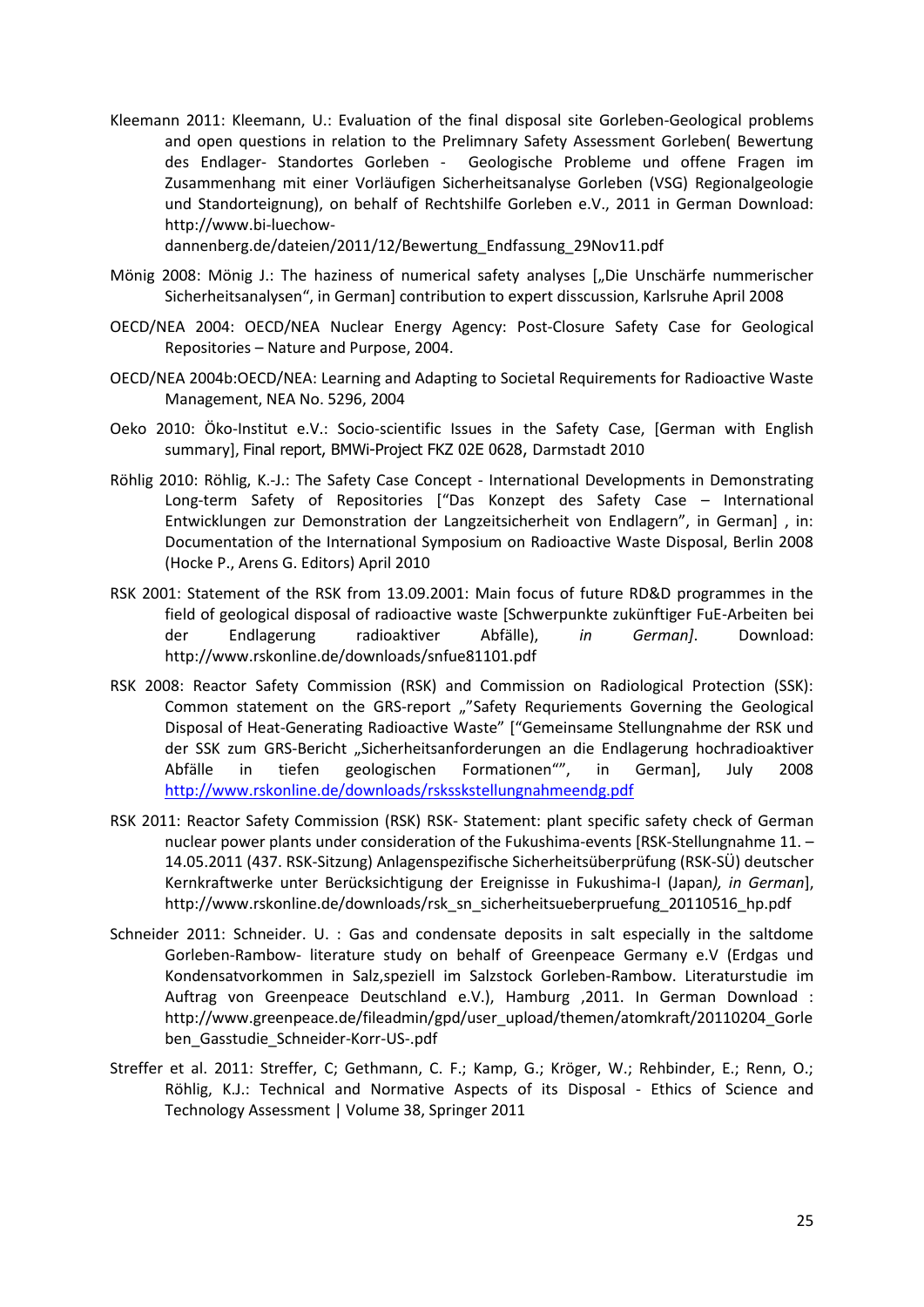Tiggemann 2010: Tiggeman, A.: Gorleben as a waste management and disposal site – the selection and dicision making process in Lower-Saxony. An expert opinion[" Gorleben als Entsorgungsund Endlagerstandort .Der niedersächsische Auswahl- und Entscheidungsprozess. Expertise zur Standortvorauswahl für das "Entsorgungszentrum" 1976/77", in German] on behalf of the Ministry for the Environment and Climate Protection of Lower Saxony, May 2010